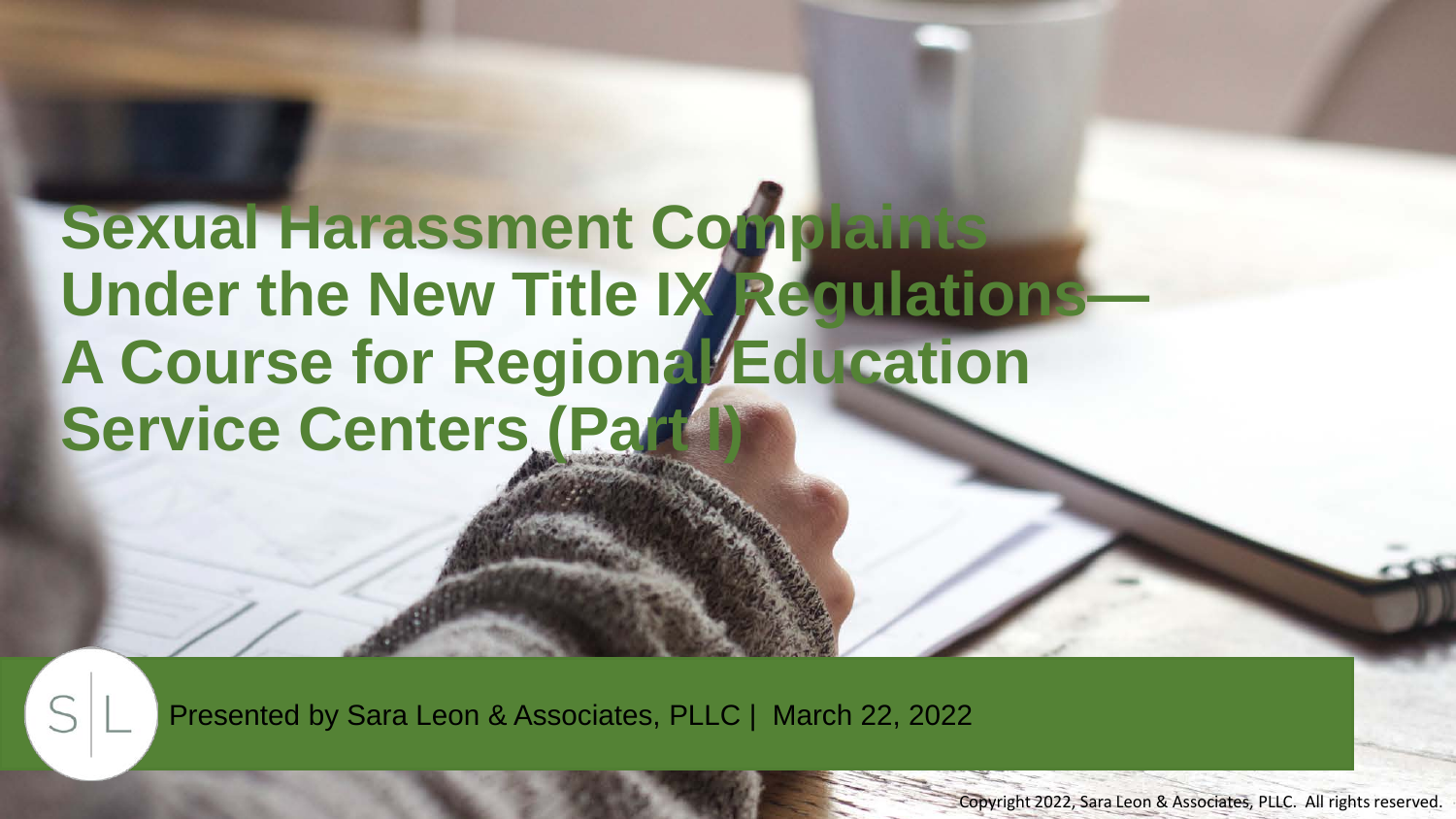# Meet the Presenter

### Sara Leon & Associates, PLLC



#### JOHN JANSSEN Managing Attorney

Ph.D., The University of Texas at Austin J.D., The University of Texas School of Law M.A., Yale University B.A., Southwestern University Texas Council of School Attorneys



| AUSTIN:               |
|-----------------------|
| 2901 Via Fortuna      |
| Building 6, Suite 475 |
| Austin, Texas 78746   |
| $T: 512-637-4244$     |

HOUSTON: 10497 Town & Country Way Suite 940 Houston, Texas 77024 T: 713-914-1122

CORPUS CHRISTI: 800 North Shoreline Blvd. Suite 1000, South Tower Corpus Christi, Texas 78401 T: 361-288-7340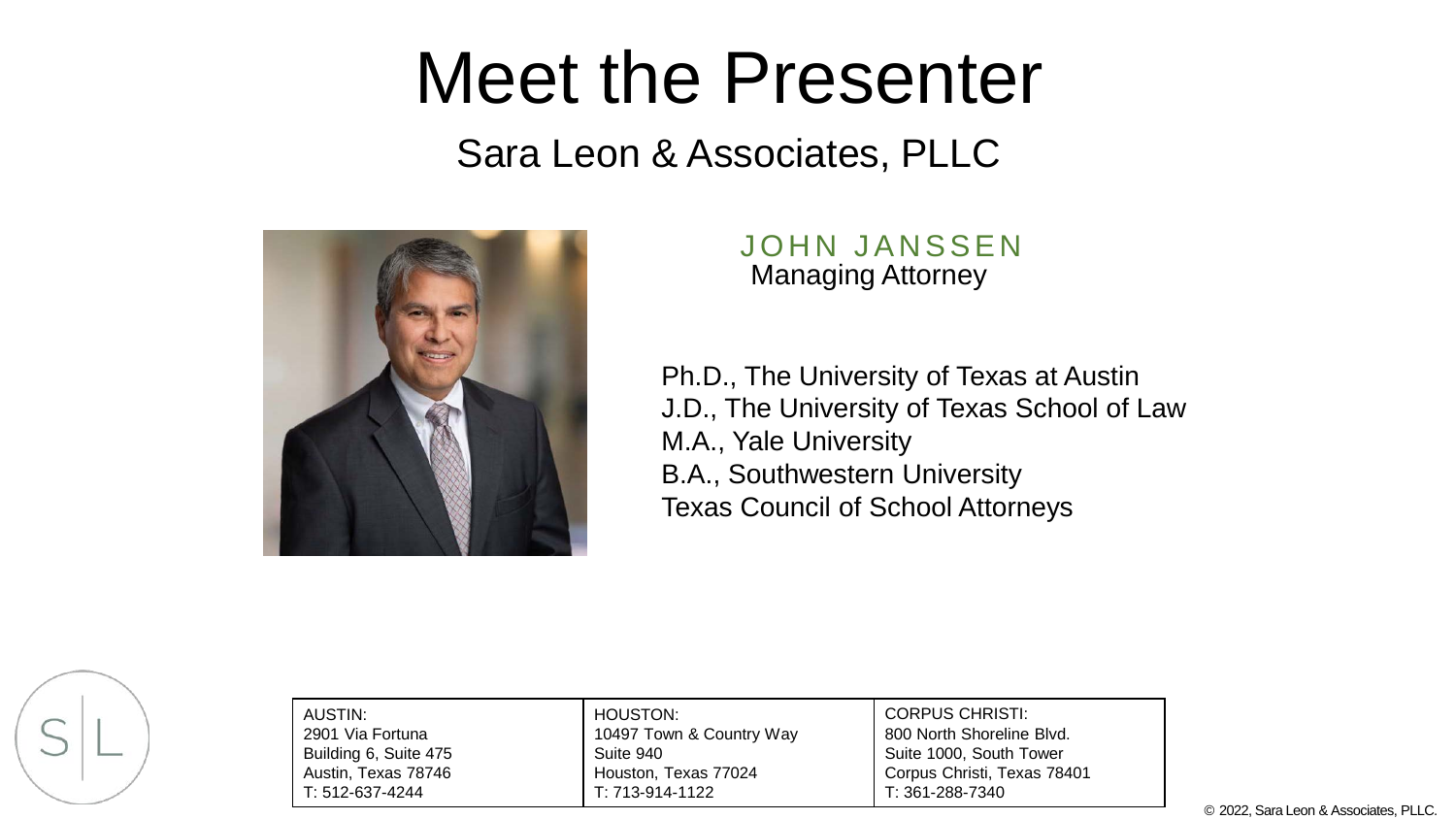## **Part I:** *Identifying and Reporting Sexual Harassment*



© 2022, Sara Leon & Associates, PLLC.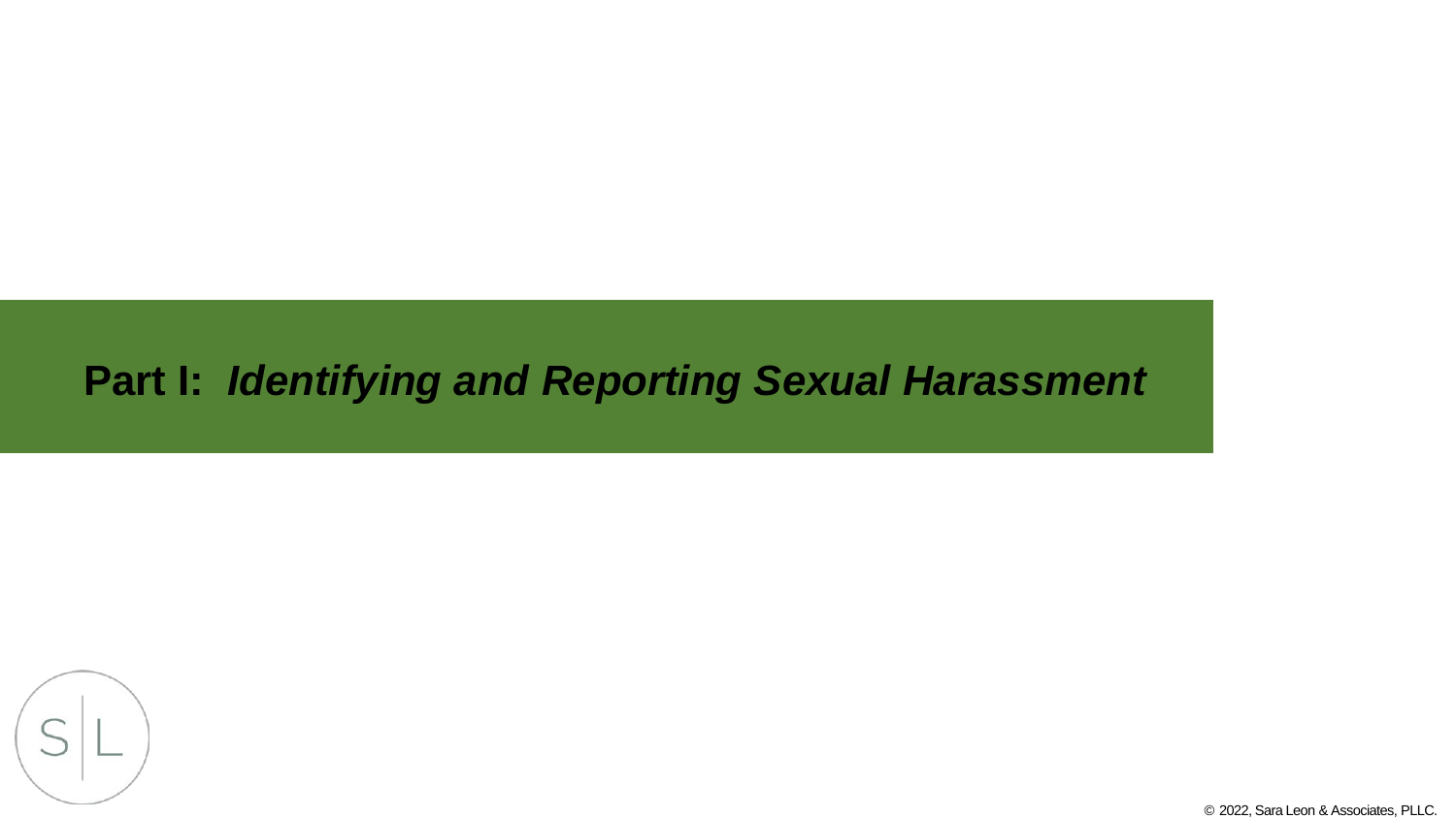# **What You Will Learn**

- **1. What is Title IX?**
- **2. What the term "sexual harassment***"* **means under the new Title IX regulations (including as compared with Title VII), with examples of each recognized form and attention to where Title IX applies.**
- **3. That ESC employees are required to report any sexual harassment witnessed by or reported to them to the ESC's Title IX Coordinator, and that employees of elementary and secondary schools are required to report sexual harassment or allegations thereof to the school's or district's Title IX Coordinator.**
- **4. How to identify the Title IX Coordinator and locate ESC policy relating to the protection of students and employees from sexual harassment.**
- **5. Failure on your part to report as required a notice or allegation of the sexual harassment could have bad consequences for the victim, for the ESC and for your employment.**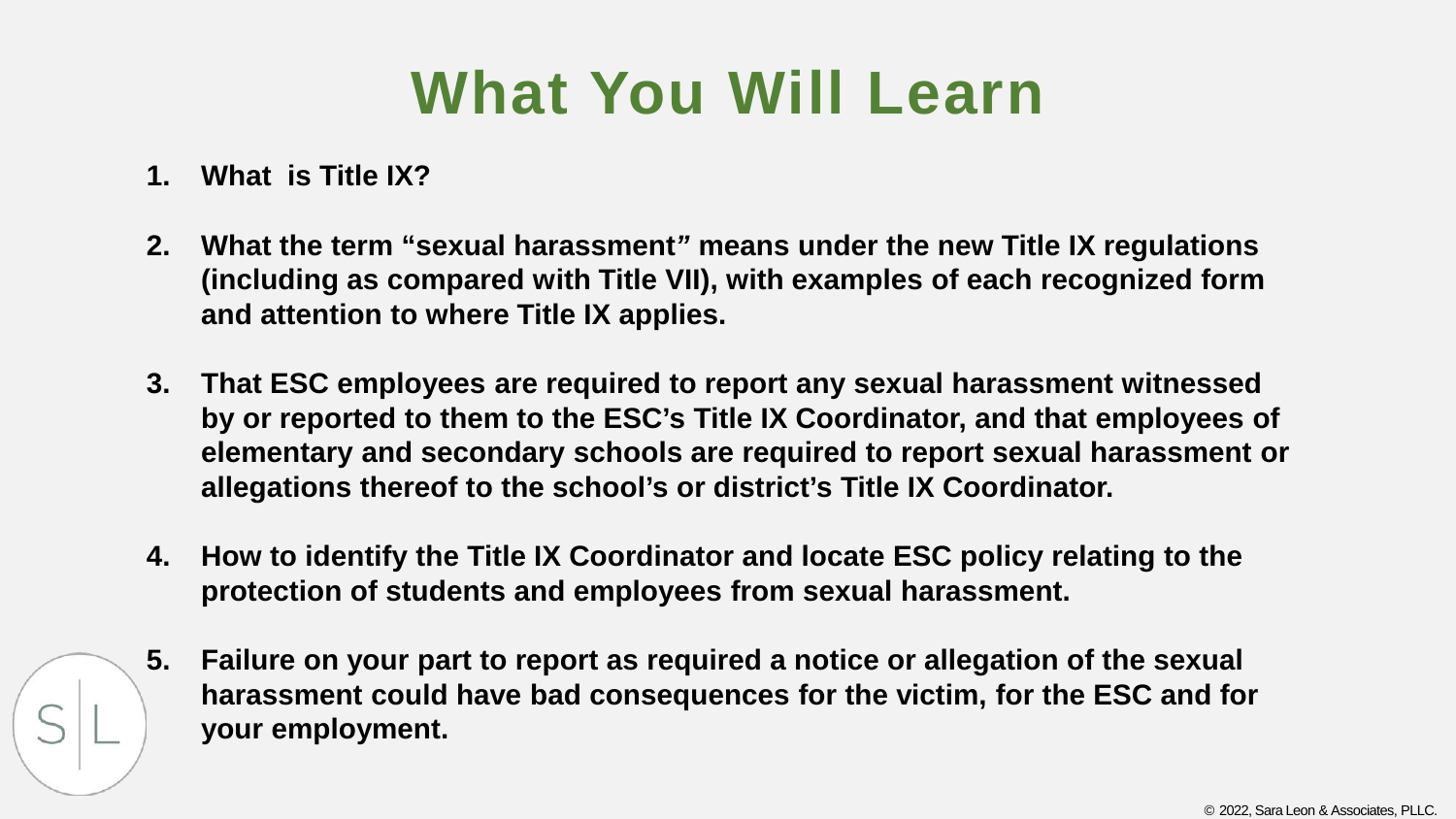# **Why You Need This Training**

**If you have knowledge of sexual harassment, the ESC may have knowledge.**

**If elementary or secondary school employees have knowledge of sexual harassment, their school district has knowledge.**

**Knowledge triggers a duty to act.**

If you fail to do your part to make sure that the Title IX Coordinator knows about an incident or report of sexual harassment, you may be viewed as:

- 1. violating ESC policy and law;
- 2. failing to protect a potential victim, and
- 3. as having contributed to the liability of the ESC.

**Therefore, you likely could face disciplinary consequences.**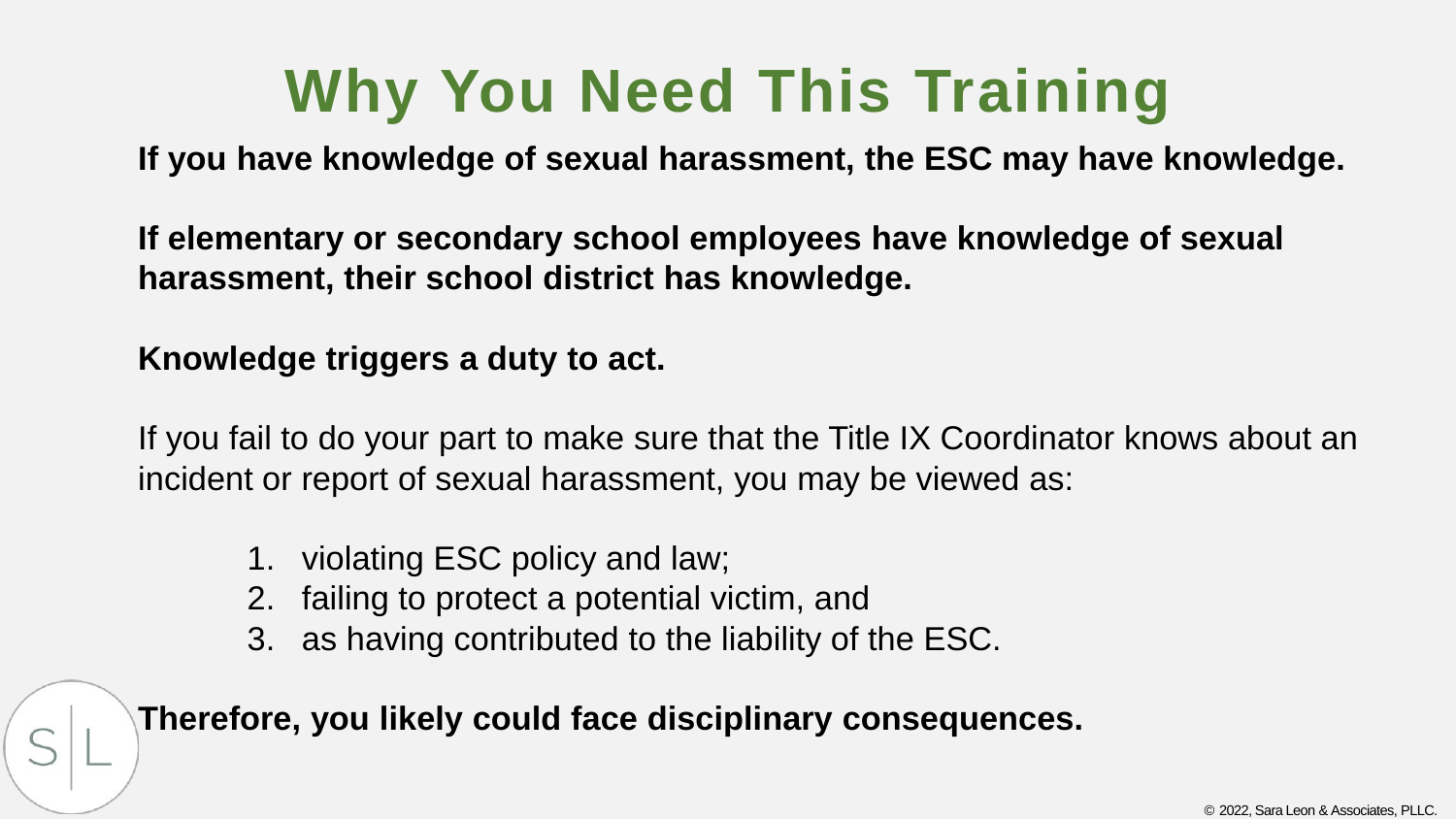## **What is "Title IX?"**

**Title IX** refers to a federal civil rights law:

**"No person in the United States shall, on the basis of sex, be excluded from participation in, be denied the benefits of, or be subjected to discrimination under any education program or activity receiving Federal financial assistance."** 20 U.S. Code § 1681.

Federal regulations explain how to implement federal law and are treated as the law by courts.

 $\checkmark$  The regulations to be discussed today explain Title IX civil rights protections for all K-12 students in public schools and for employees of subject educationrelated institutions.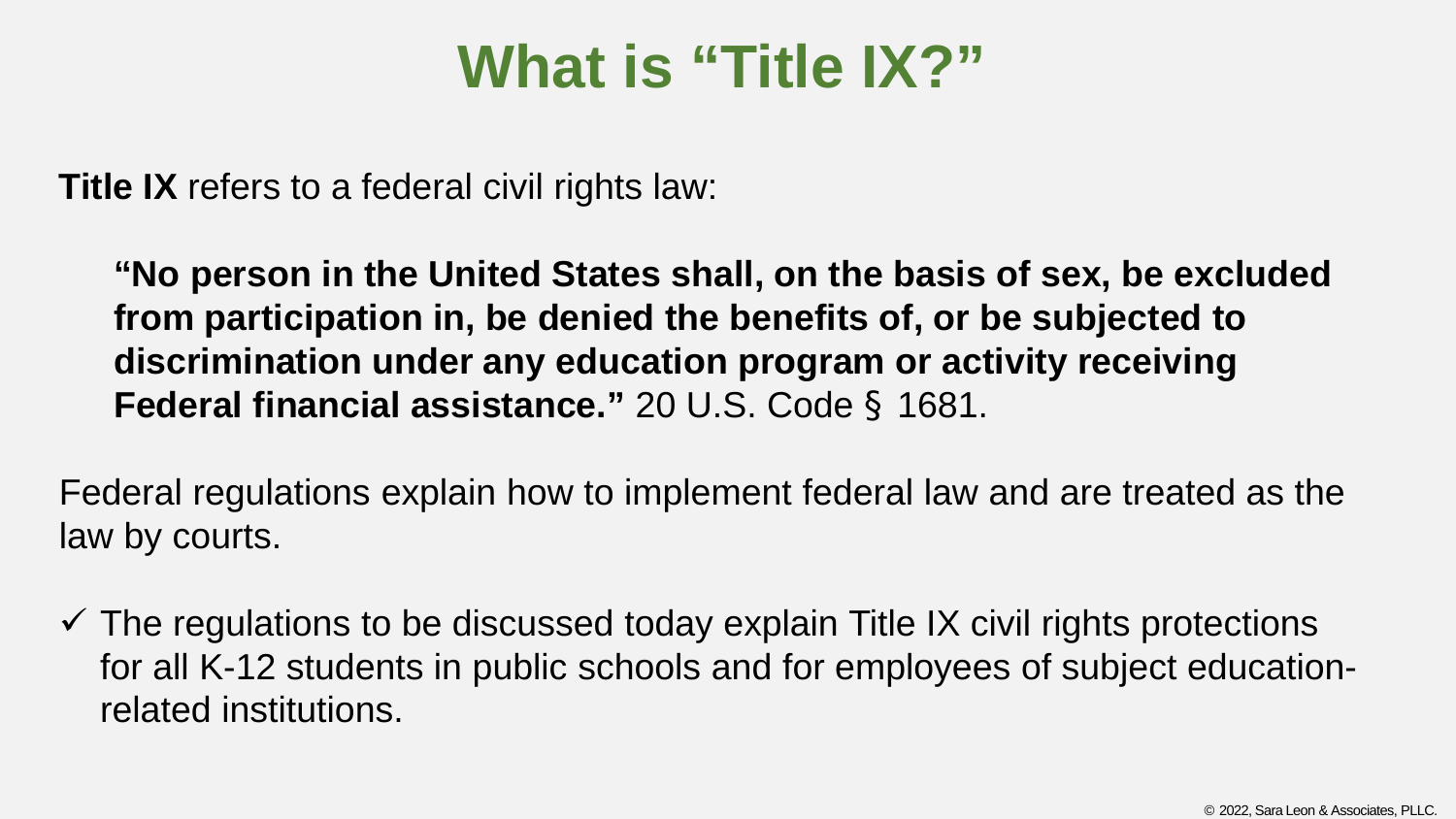# **What does it mean to be "excluded from participation or denied benefits of education"?**

- An effective denial of equal access to educational opportunities may include skipping class to avoid a harasser, a decline in a student's grade point average, or having difficulty concentrating in class.
- Examples of specific situations that likely constitute effective denial of equal access to educational opportunities also include "a third grader who starts bed-wetting or crying at night due to sexual harassment, or a high school wrestler who quits the team but carries on with other school activities following sexual harassment."
- A complainant does not need to have "already suffered loss of education before being able to report sexual harassment."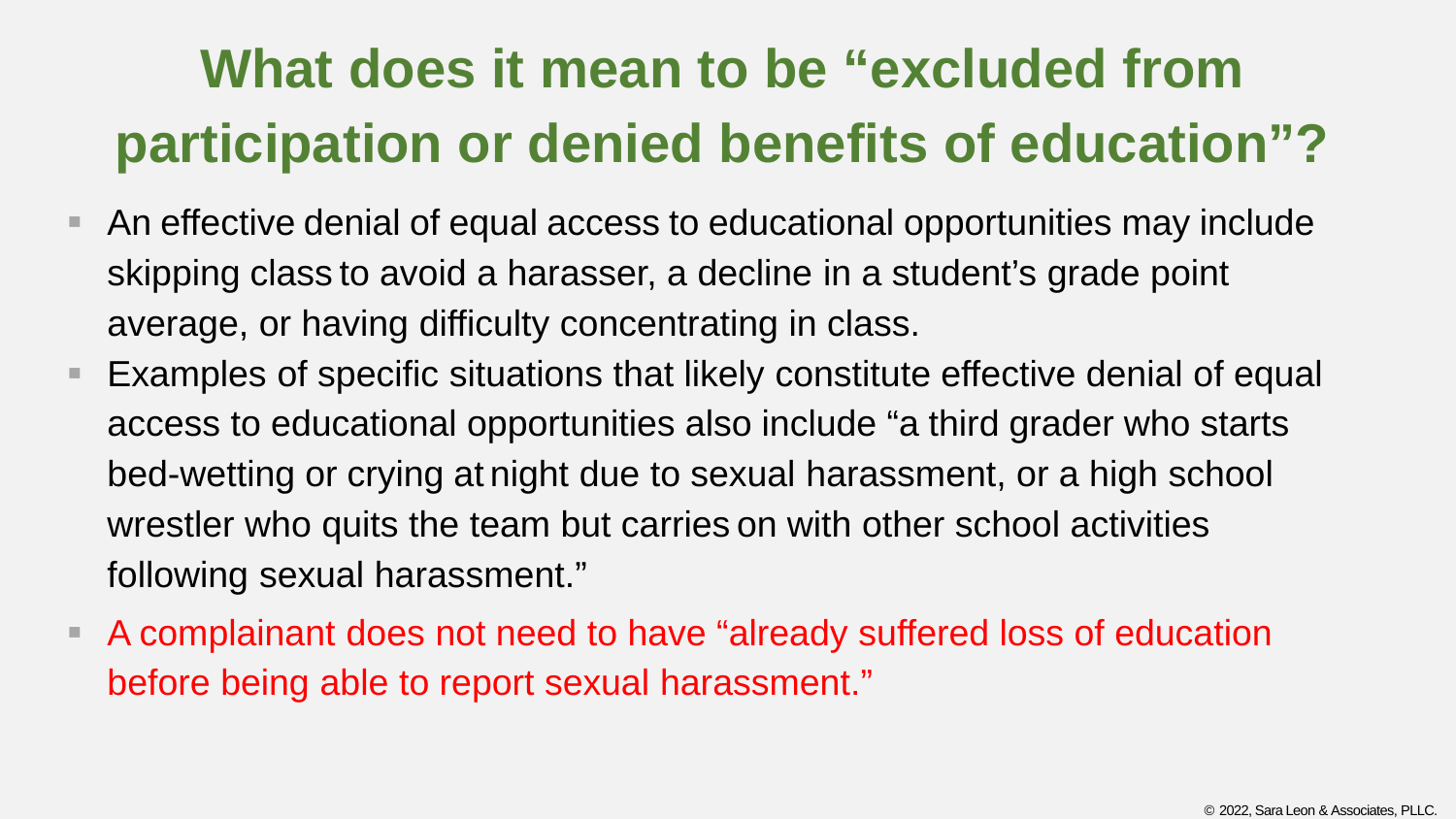## **Sexual Harassment Under Title IX**

The Title IX regulations define "**sexual harassment**" and **expressly recognize sexual harassment as a form of sex discrimination.** 

Previously, the U.S. Department of Education addressed sexual harassment only through guidance documents. Starting August 14, 2000, sexual harassment became addressed through federal regulations.

Why does it matter? Guidance letters do not have the force of law, but *Federal regulations do.*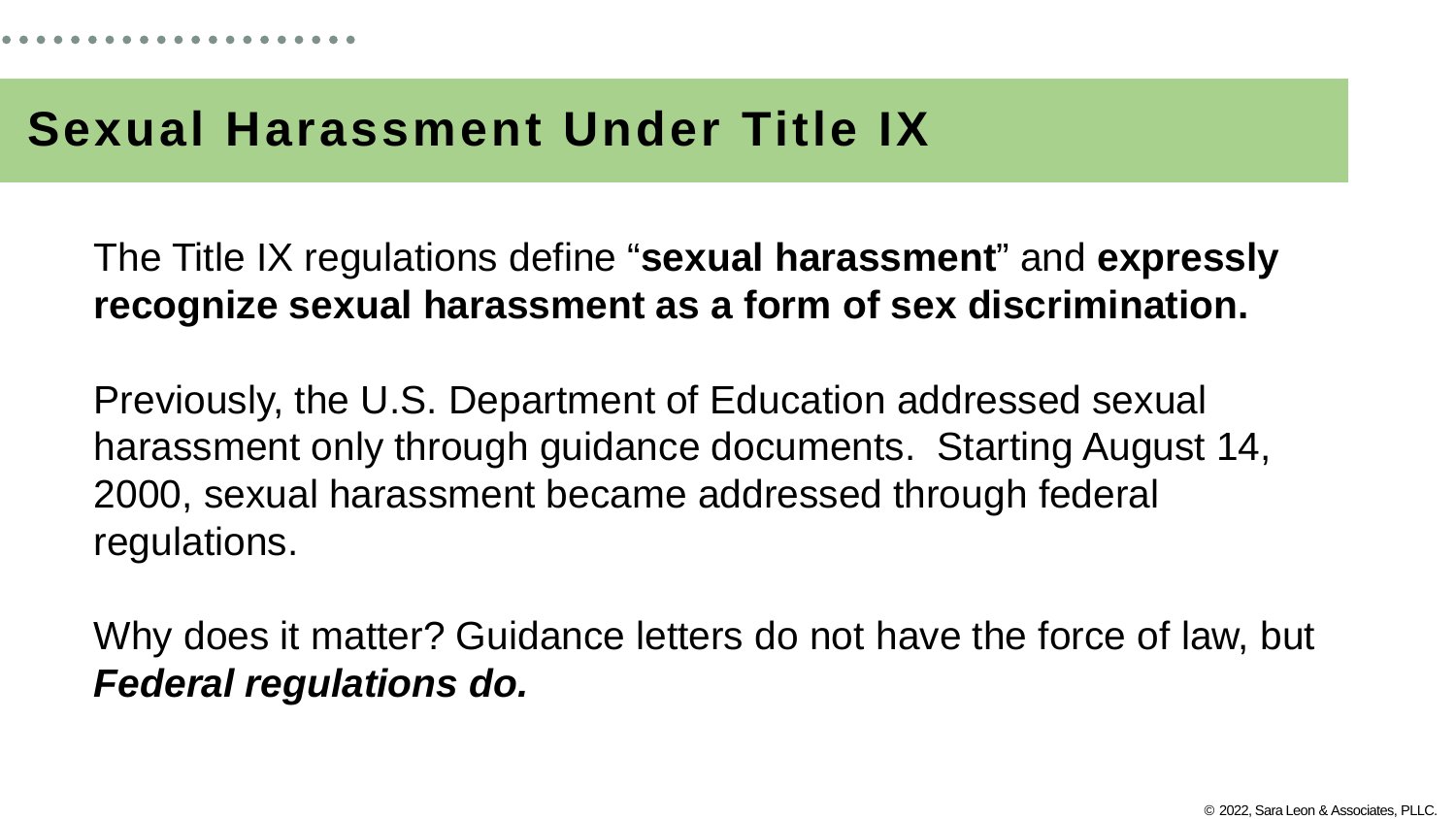## **Sexual Harassment Before the New Regulations**

Sexual harassment in the workplace:

Title VII of the Civil Rights Act generally prohibits discrimination in the workplace, including discrimination based on sex.

Discrimination on the basis of sex **remains unlawful under Title VII and corresponding ESC employment policy DHA (Legal).**

The new Title IX regulations also add another layer of protection against sexual harassment in the workplace.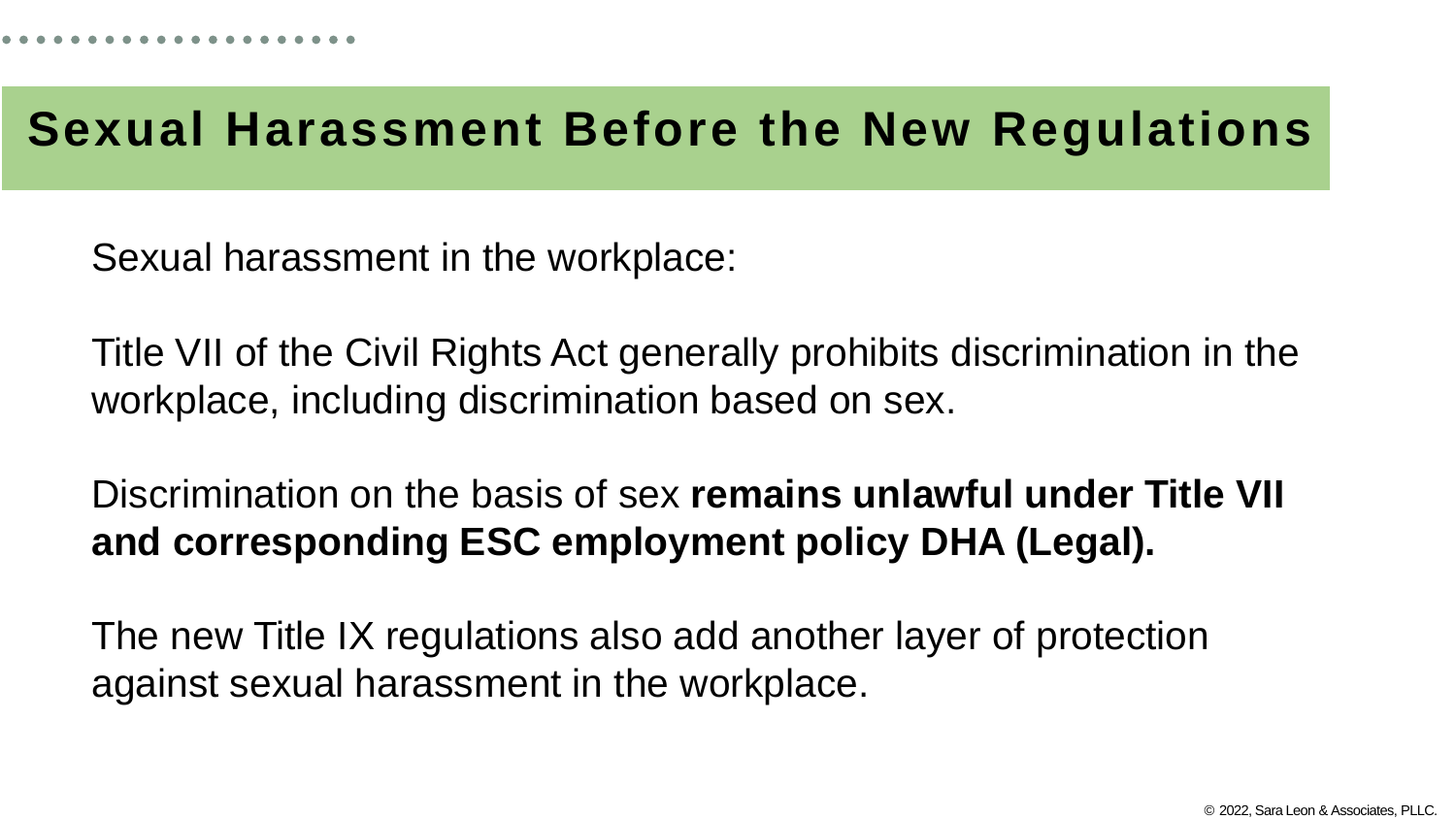Title IX regulations define *sexual harassment* as conduct **on the basis of sex** that meets one or more of the following descriptions:

- *Quid pro quo* **("this for that**"**)**
- **Hostile Environment**
- **Sexual assault, dating violence, domestic violence, and stalking**

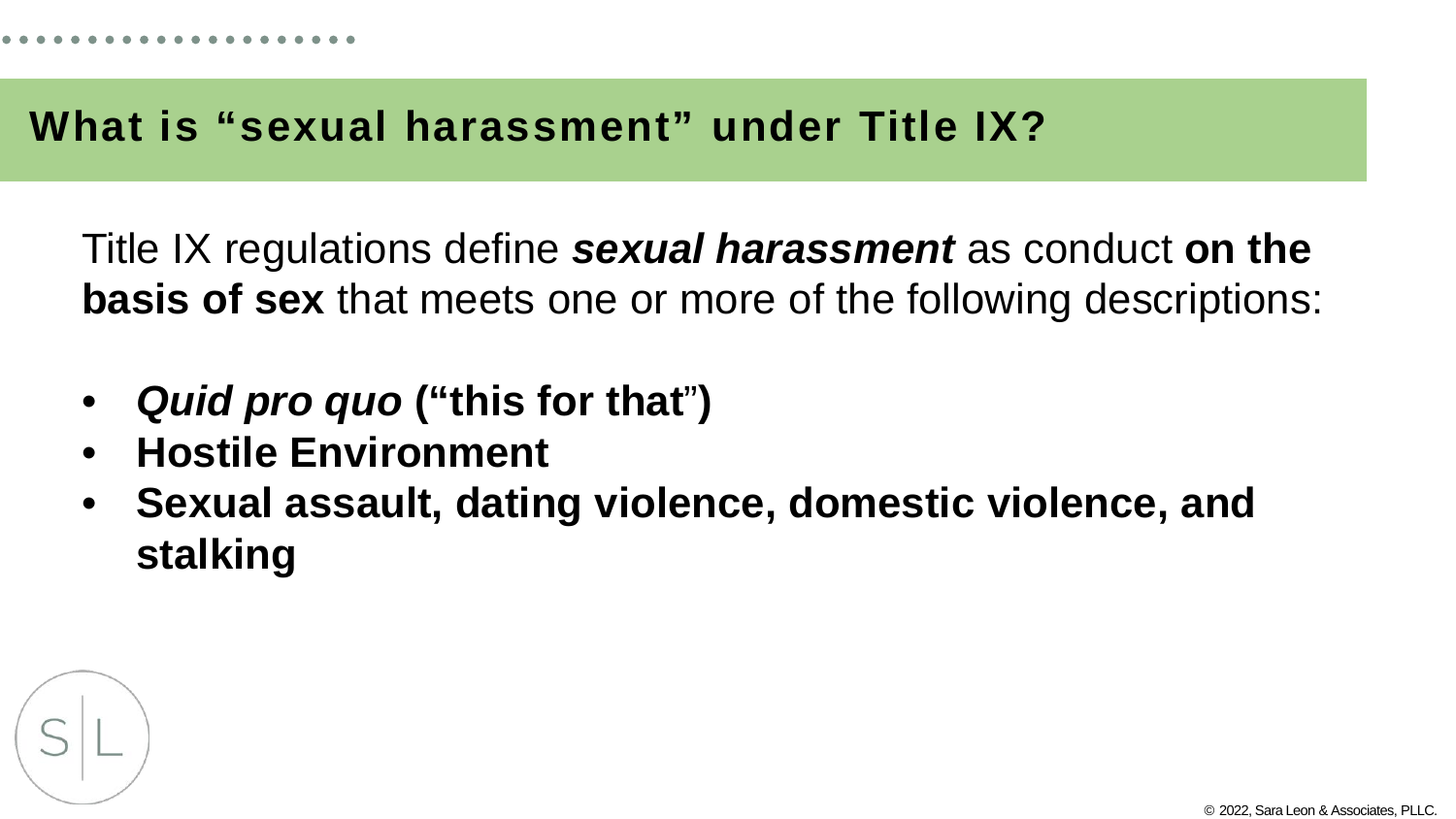*Quid pro quo ("this for that*"**)** – the conditioning the provision of an aid, benefit, or service of the school district on an individual's (*e.g*., a student's ) participation in unwelcome sexual conduct.



© 2022, Sara Leon & Associates, PLLC.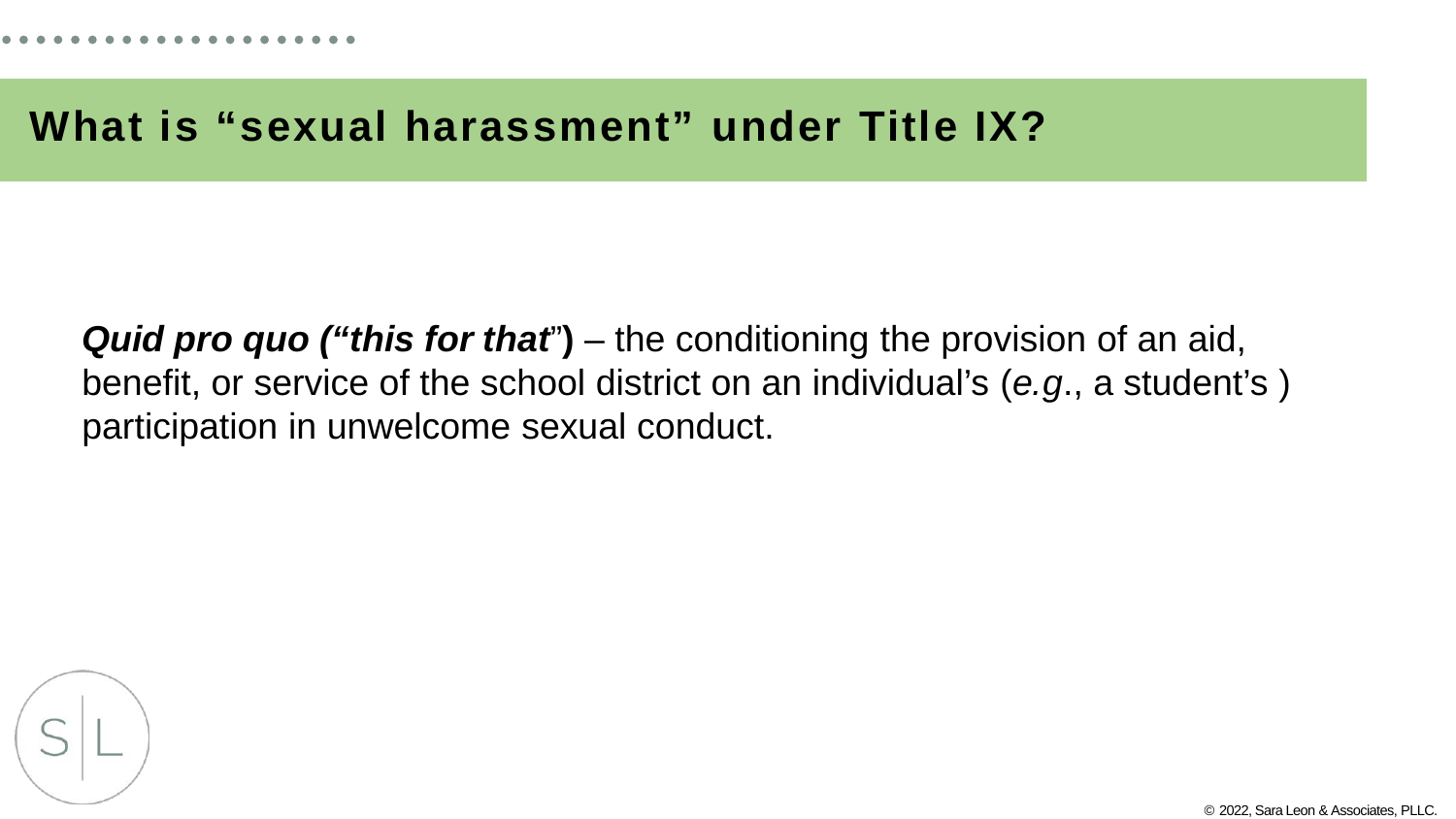*Hostile environment* - unwelcome conduct determined by a reasonable person to be so *severe*, *pervasive*, and objectively offensive that it effectively *denies* a person equal access" to the District's education program.

\*The Title VII (employment/working conditions) definition of "hostile environment" tends to focus on whether the harassment was sufficiently pervasive to affect a term or condition of employment and the employer knew or should have known and failed to take prompt corrective action.

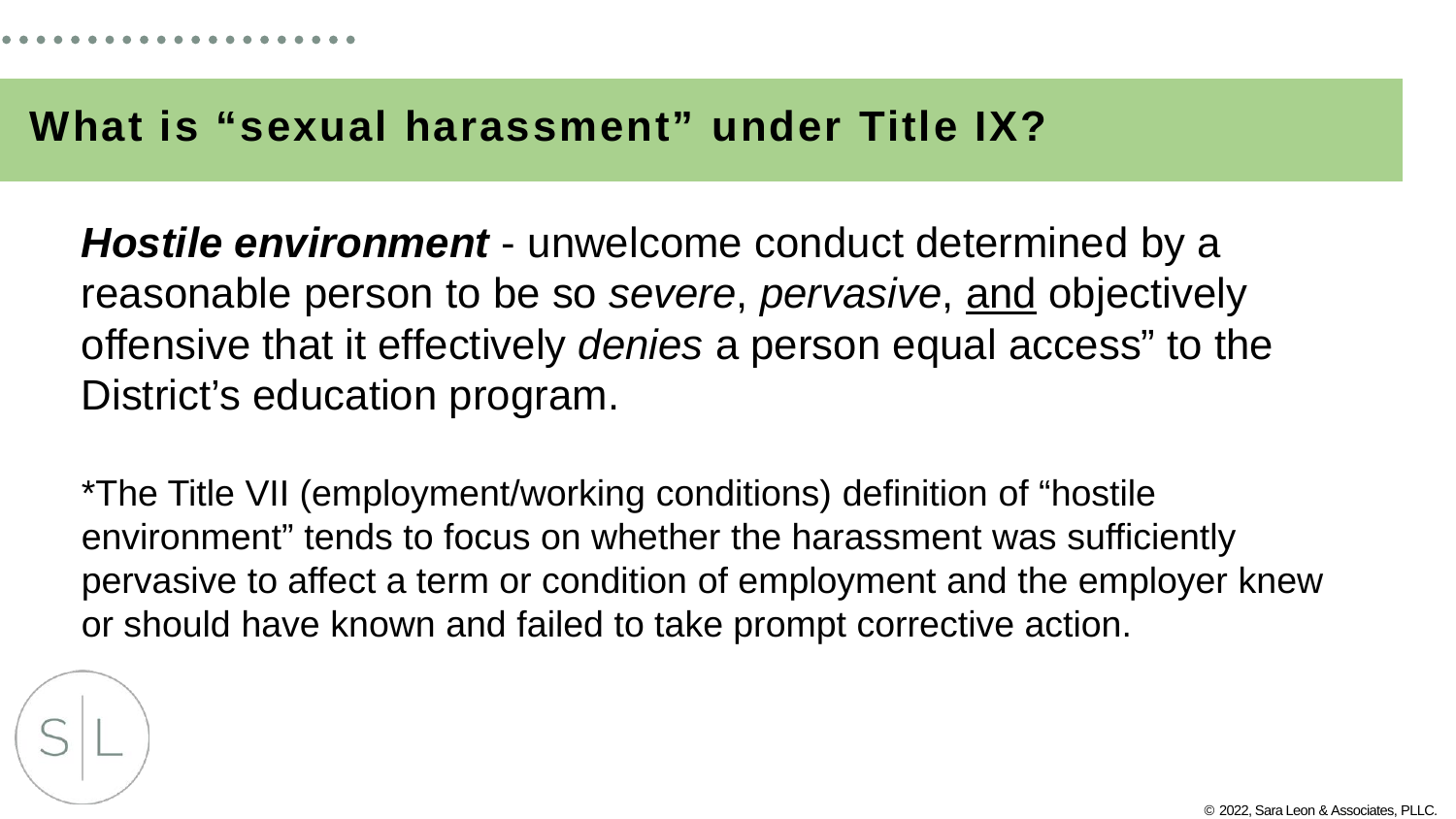#### *Hostile environment (continued)*

"Unwelcome conduct" refers to behavior or actions that a reasonable person considers unwanted, offensive, hostile, or intimidating, and may include:

- unwelcome sexual advances (even if victim joins in or does not complain at the time),
- requests for sexual favors;
- other verbal or physical conduct of a sexual nature.
- ► "Severity" refers to seriousness, and "pervasiveness" refers to frequency.

**Please note: The intention of the accused is or may be irrelevant as compared with the perception of the person claiming harassment.**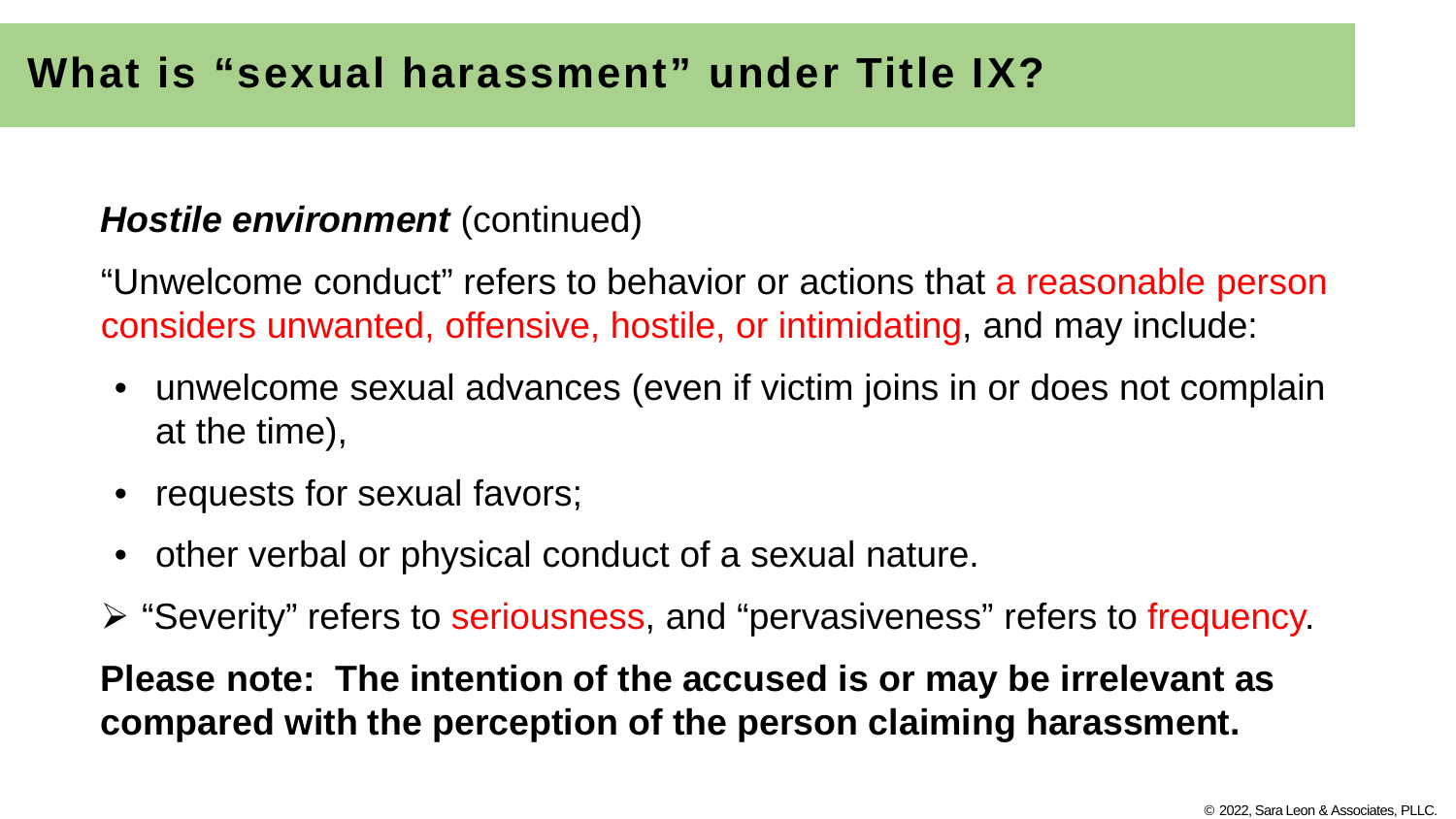Examples of "hostile environment" sexual harassment could include:

- Explicit or offensive jokes or slurs based on sex;
- $\checkmark$  Degrading words used to describe an individual based on sex;
- $\checkmark$  A single incident of physical contact, depending on severity or offensiveness of the contact.

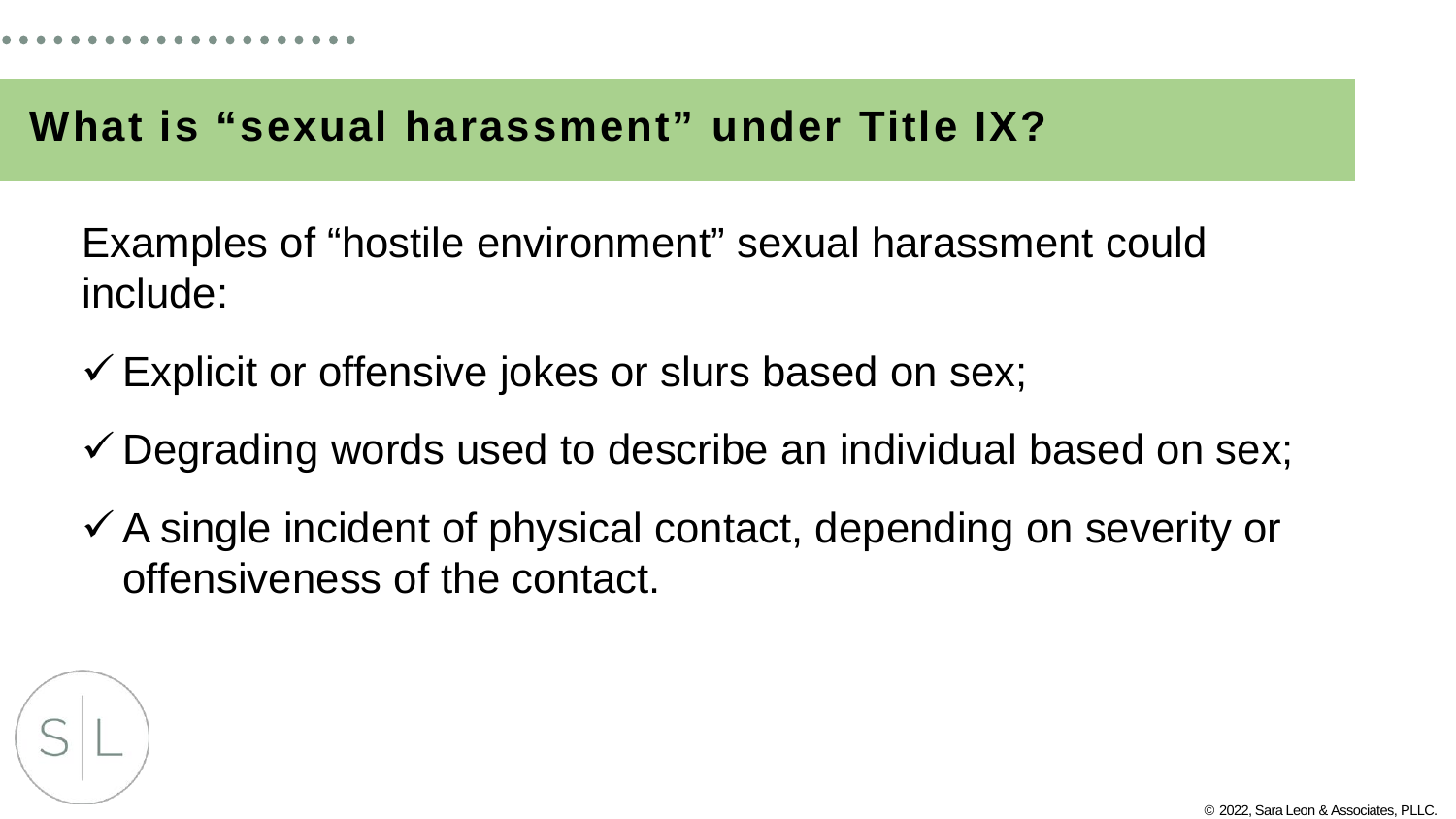**Sexual assault** includes any of the following forcible or nonforcible conduct:

Forcible nature:

- rape
- sodomy
- sexual assault with an object
- forcible fondling

Nonforcible nature (as when victim lacks capacity to consent):

- incest
- statutory rape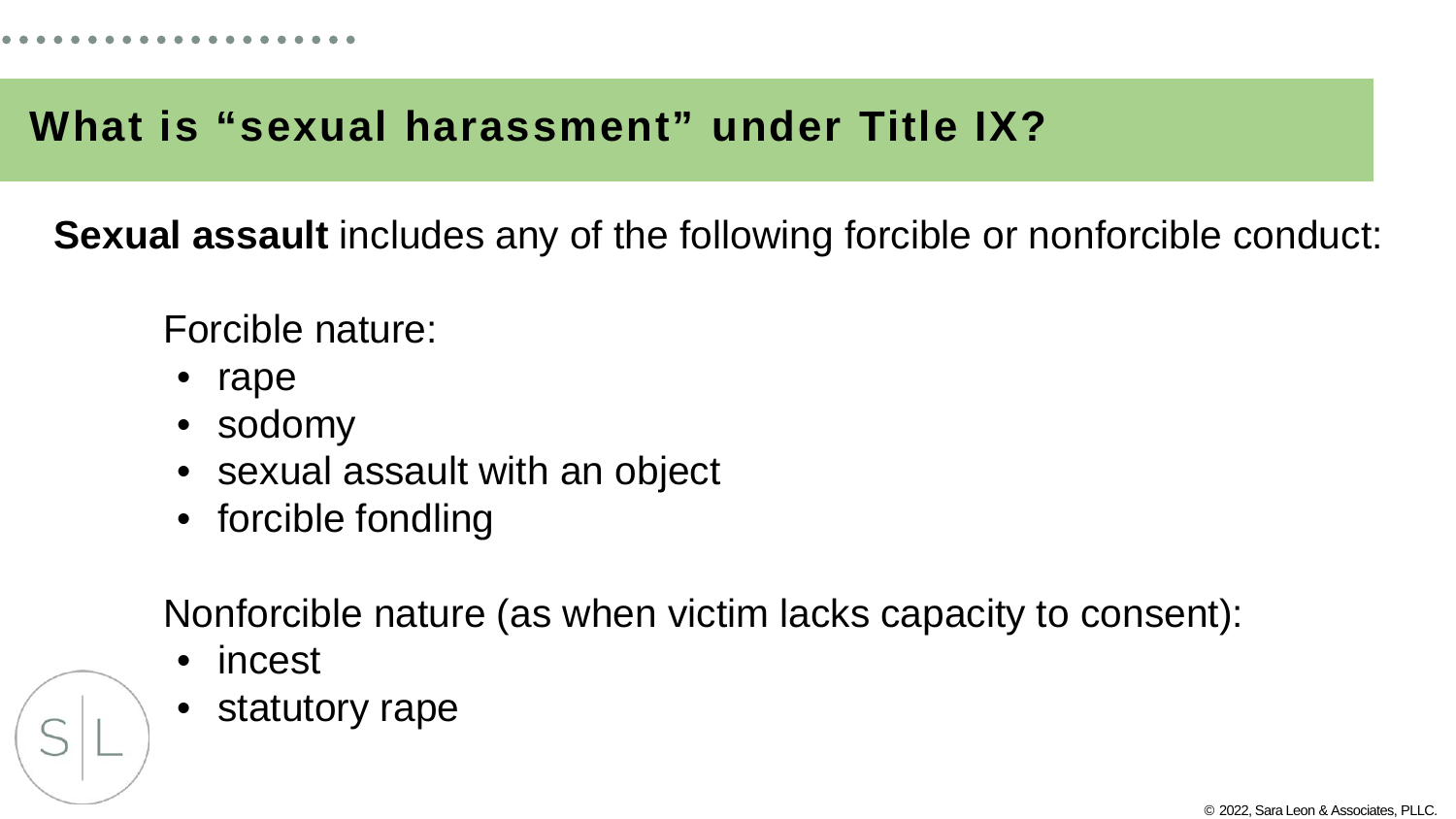## **Dating violence**

The term "dating violence" involves violence committed by a person who is or has been in a social relationship of a romantic or intimate nature with the victim.



© 2022, Sara Leon & Associates, PLLC.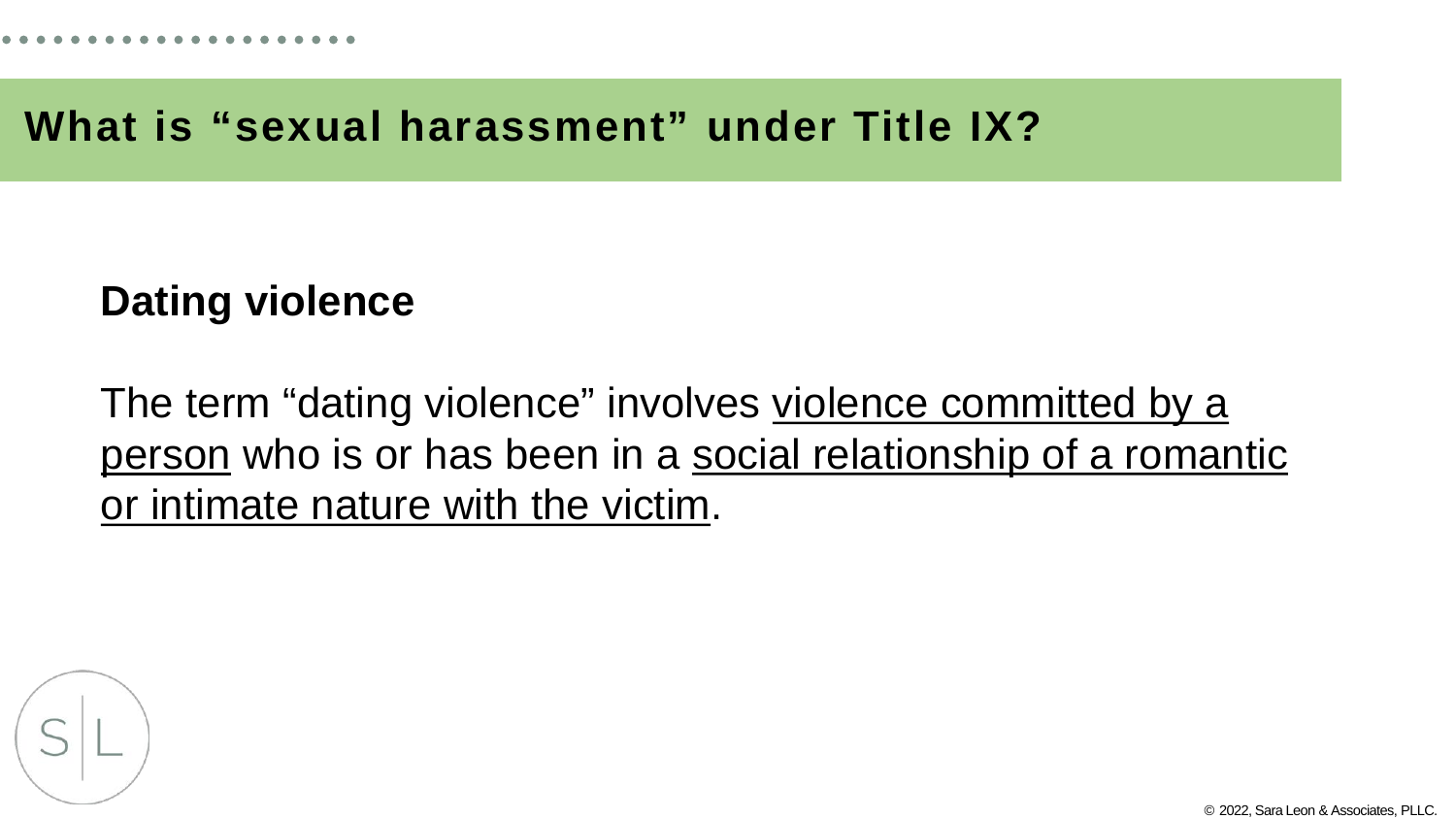**Domestic violence** includes crimes of violence committed by a current or former spouse or intimate partner of the victim.

Examples of the conduct could include:

- physical abuse
- sexual abuse
- threats

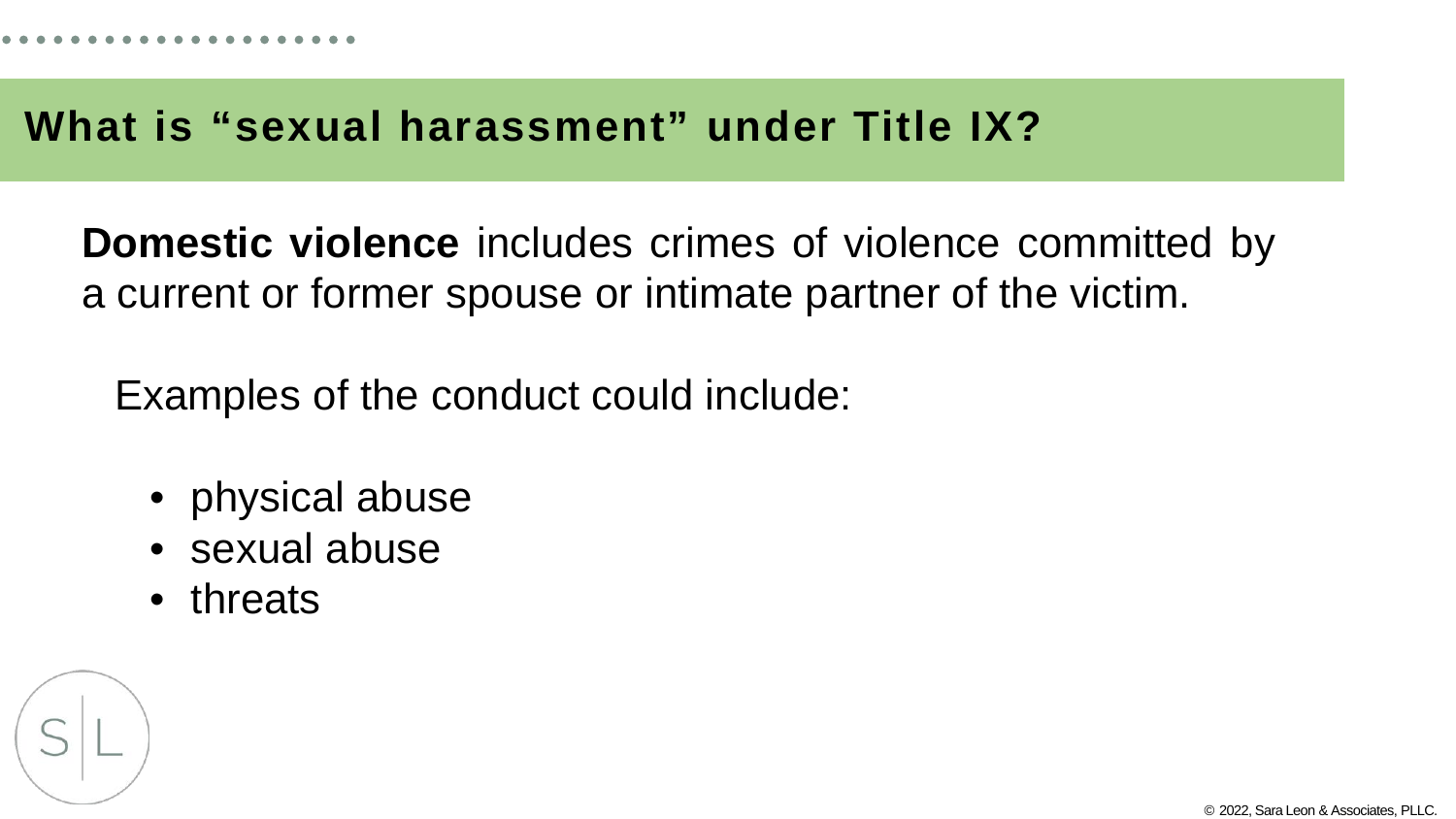**Stalking**. The term "stalking" means engaging in a course of conduct directed at a specific person that would cause a reasonable person to (a) fear for his or her safety or the safety of others; or (b) suffer substantial emotional distress.

The following are some examples of stalking behavior:

- following or spying on a person
- waiting at places in order to make unwanted contact with or to monitor the victim
- leaving unwanted items and gifts for the victim
- posting information or spreading rumors about the victim on the internet, in a public place, or by word of mouth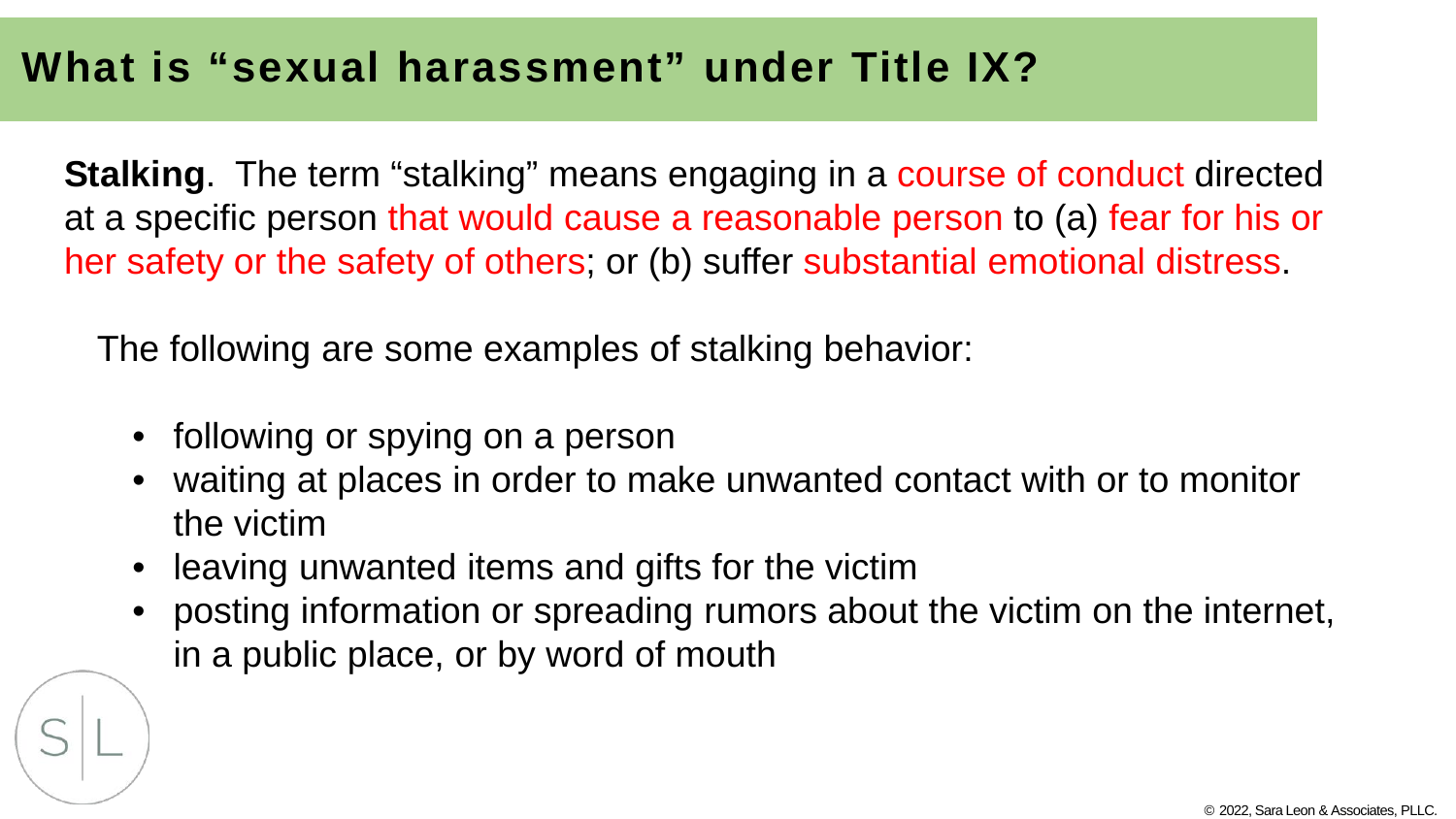#### **What about sexual orientation or gender identity?**

The U.S. Department of Education has stated that its definition of sexual harassment applies to the protection of any person who experiences sexual harassment, **regardless of sexual orientation or gender identity**.

So, for example, harassment of a gay student because of his sexual orientation is sexual harassment.

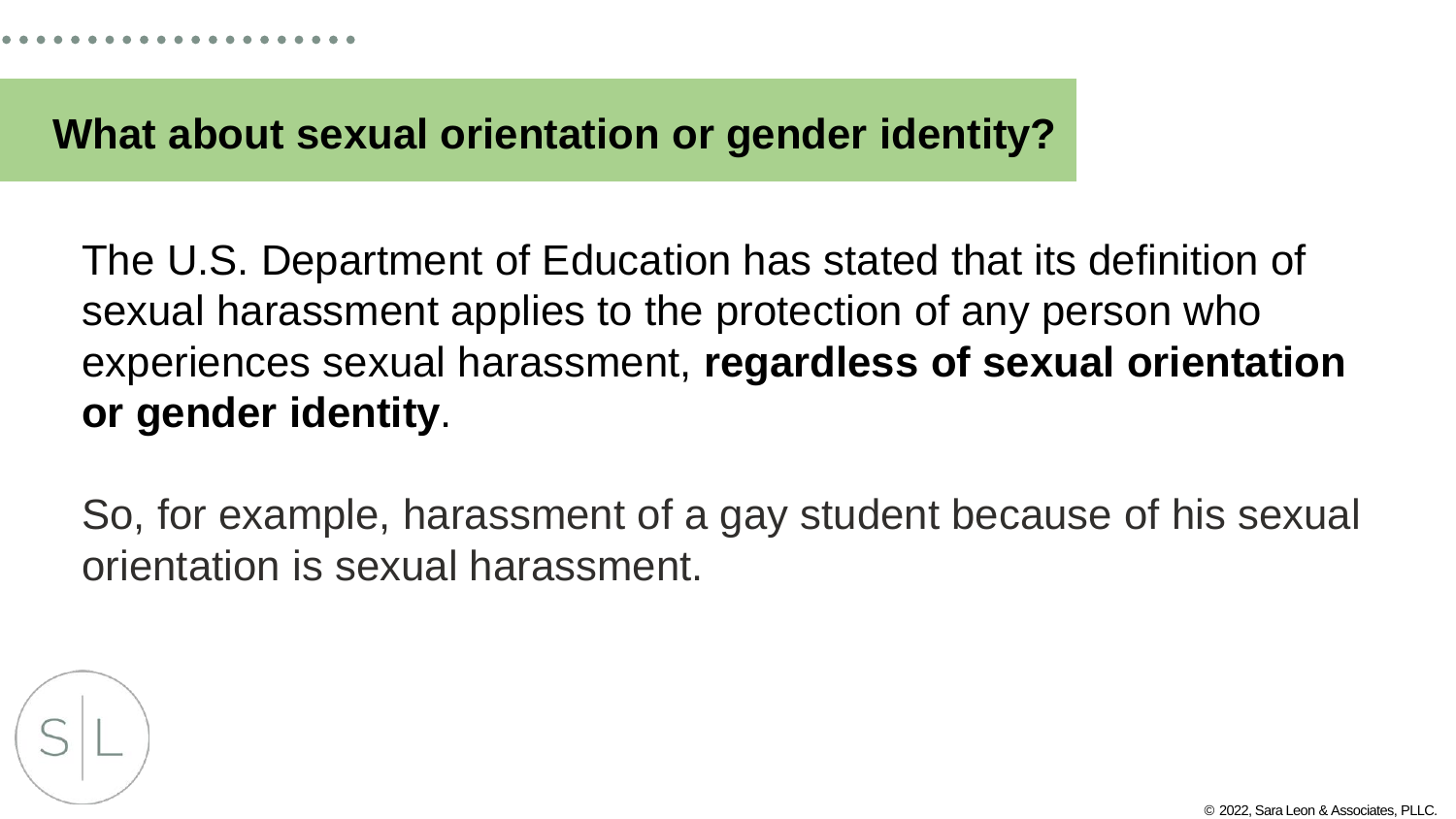#### **What about off-campus conduct?**

#### **The Title IX regulations protect students against sexual harassment in educational programs and activities.**

Education program or activity includes locations, events, or circumstances over which the subject entity exercises **substantial control** over both the respondent (that is, the alleged perpetrator) and the context in which the sexual harassment occurs.

 Can "substantial control" include cyberbullying that originates off-campus? **Yes**, according to Texas law, if it interferes with a student's education opportunities or substantially disrupts school or school-related operations or activities.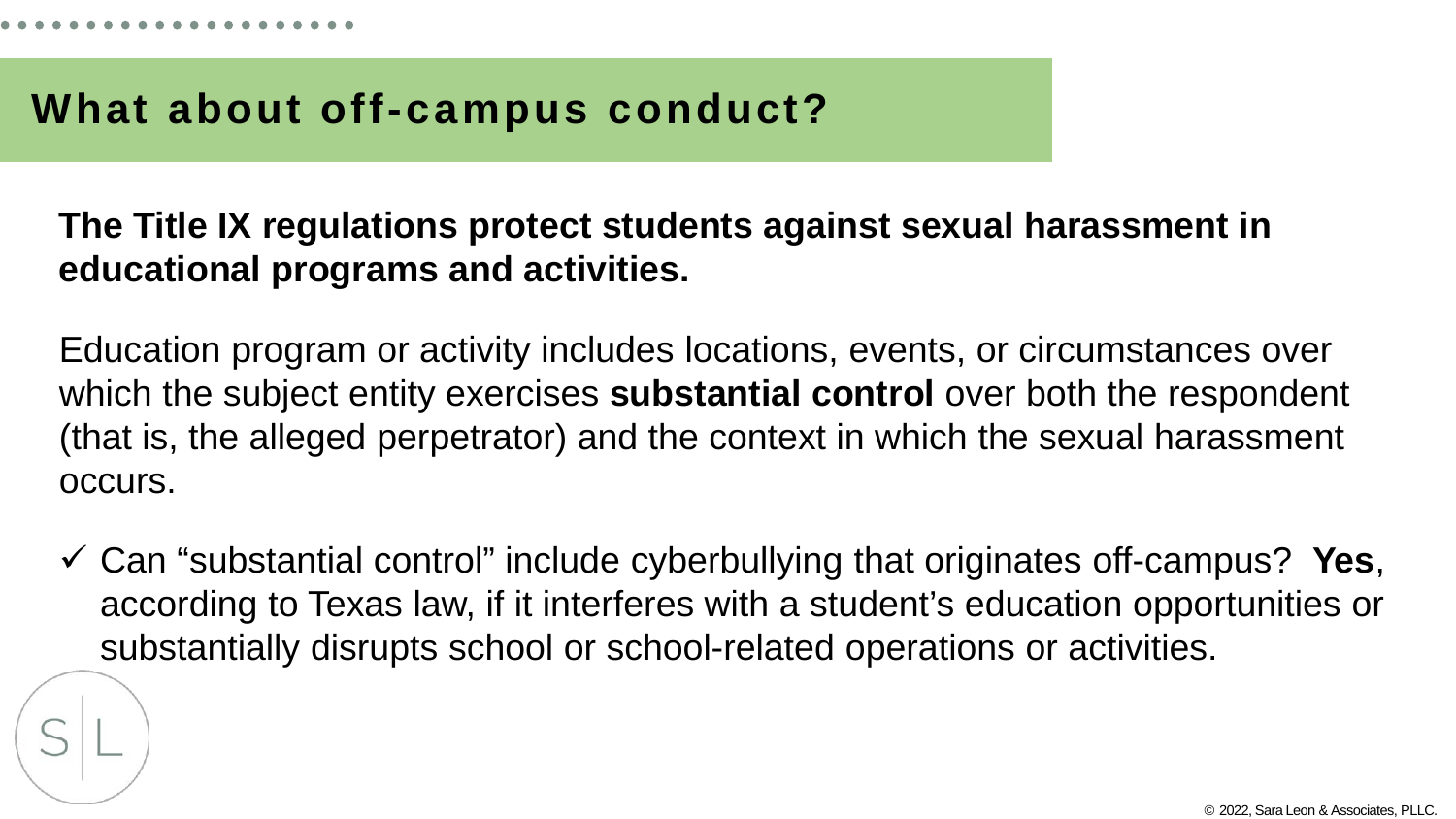**If the Title IX Coordinator or any official of the ESC who has authority to institute corrective measures has knowledge of sexual harassment or allegations of sexual harassment, the ESC has knowledge.**

**If any employee or an elementary or secondary school has such knowledge, the school has knowledge.**

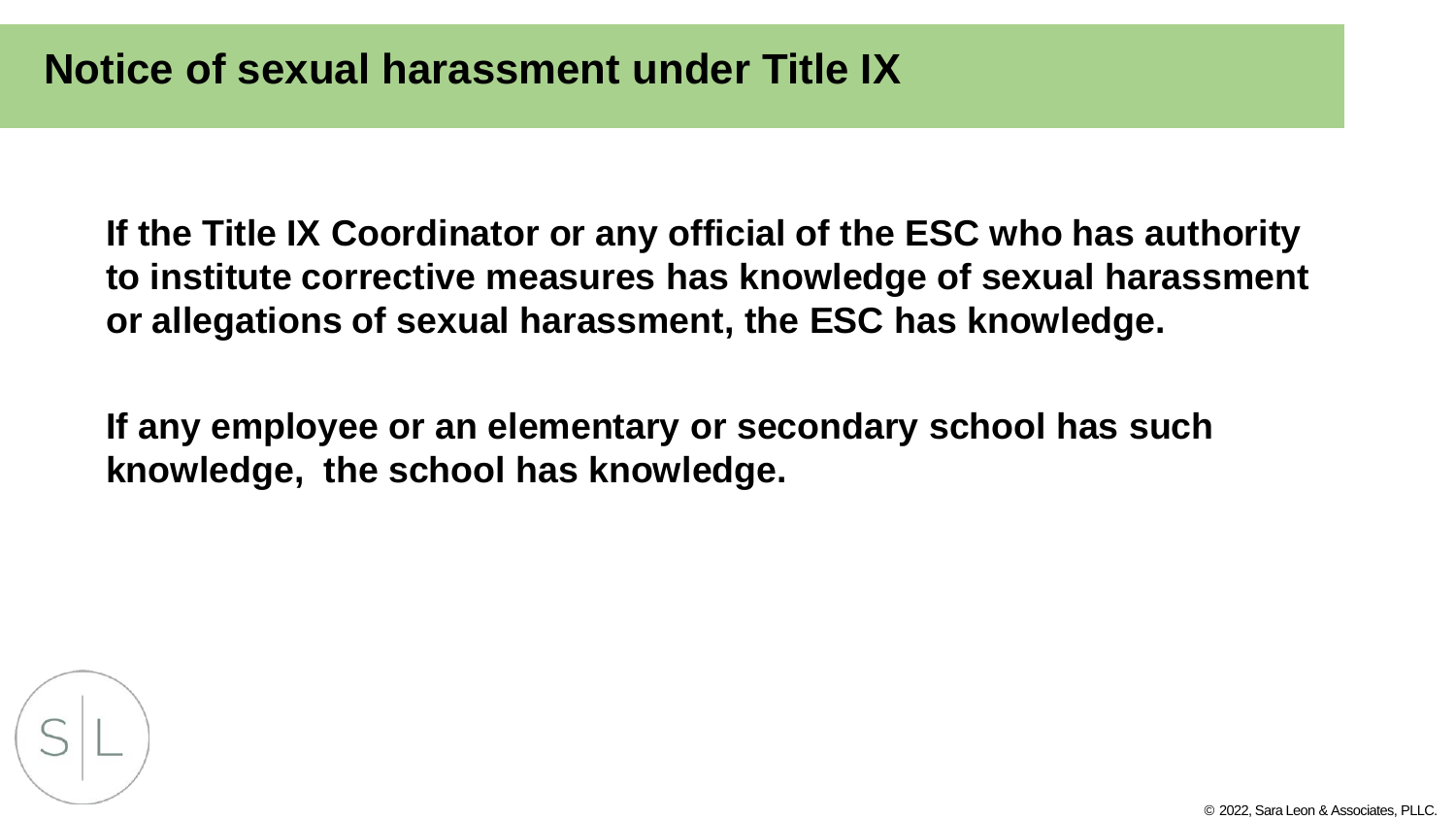## **How do you report?**

**By any person** – the person reporting does not have to be the alleged victim.

#### **Through a variety of means** –

- $\checkmark$  in person,
- $\checkmark$  by mail,
- $\checkmark$  by telephone, or by email, using the contact information listed for the Title IX Coordinator –
- "*or by any other means that results in the Title IX Coordinator receiving the person's verbal or written report*." (Emphasis added, new Title IX regulations)
- **At any time – including during non-business hours** (by telephone, e-mail, or by mail to the address listed for the Title IX Coordinator).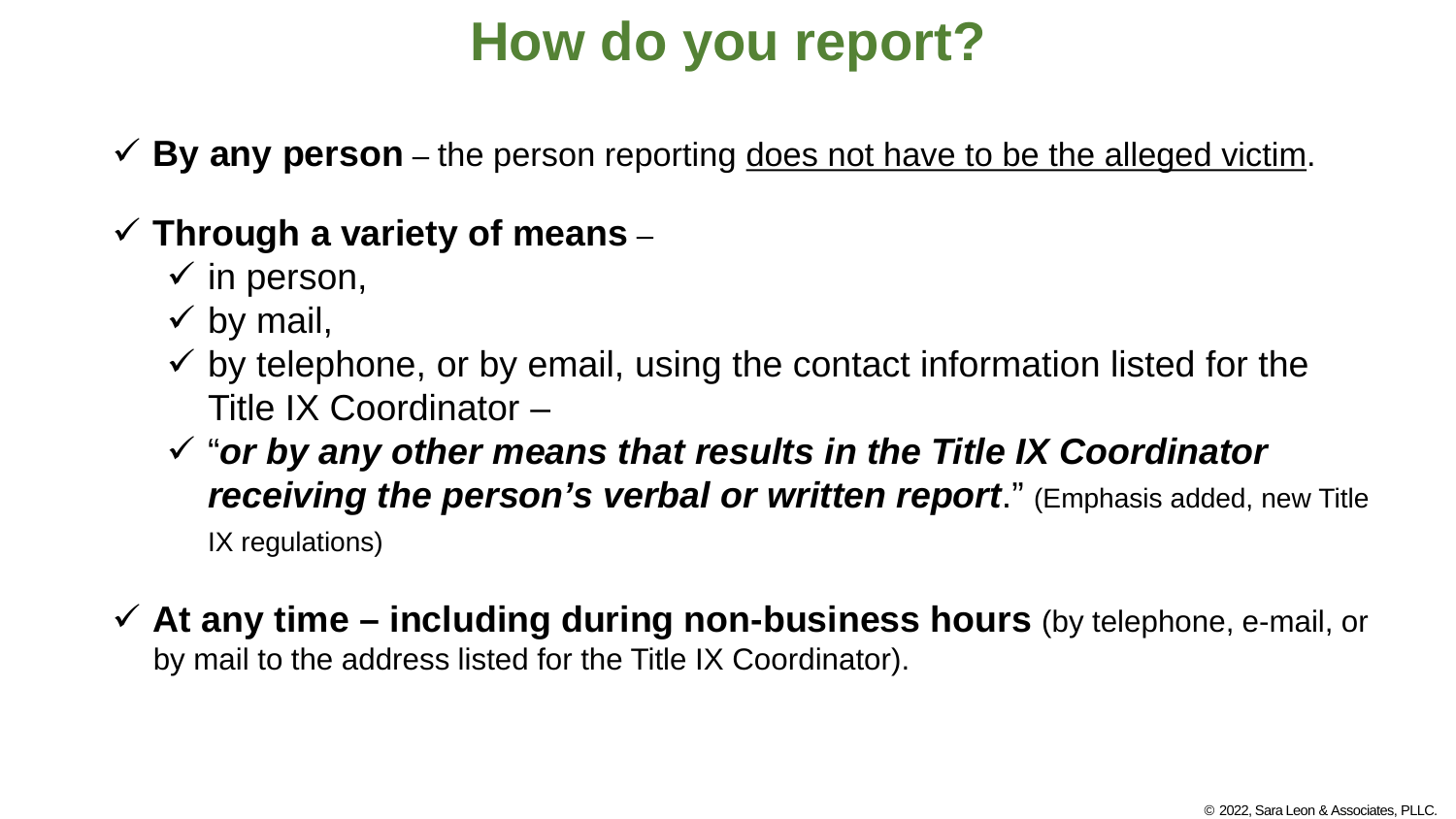### **Notice of sexual harassment under Title IX**

The Title IX Coordinator and any employee of an elementary and secondary school may receive notice through:

- an oral report of sexual harassment by a complainant or anyone else
- a written report
- personal observation
- a newspaper article
- through an anonymous report
- or through various other means (a social media post?)

A report to the Title IX Coordinator may be made (whether or not the report is made by the person who is the alleged victim) at any time in person, by mail, telephone, email or any other means that results in the Title IX coordinator being notified

© 2022, Sara Leon & Associates, PLLC.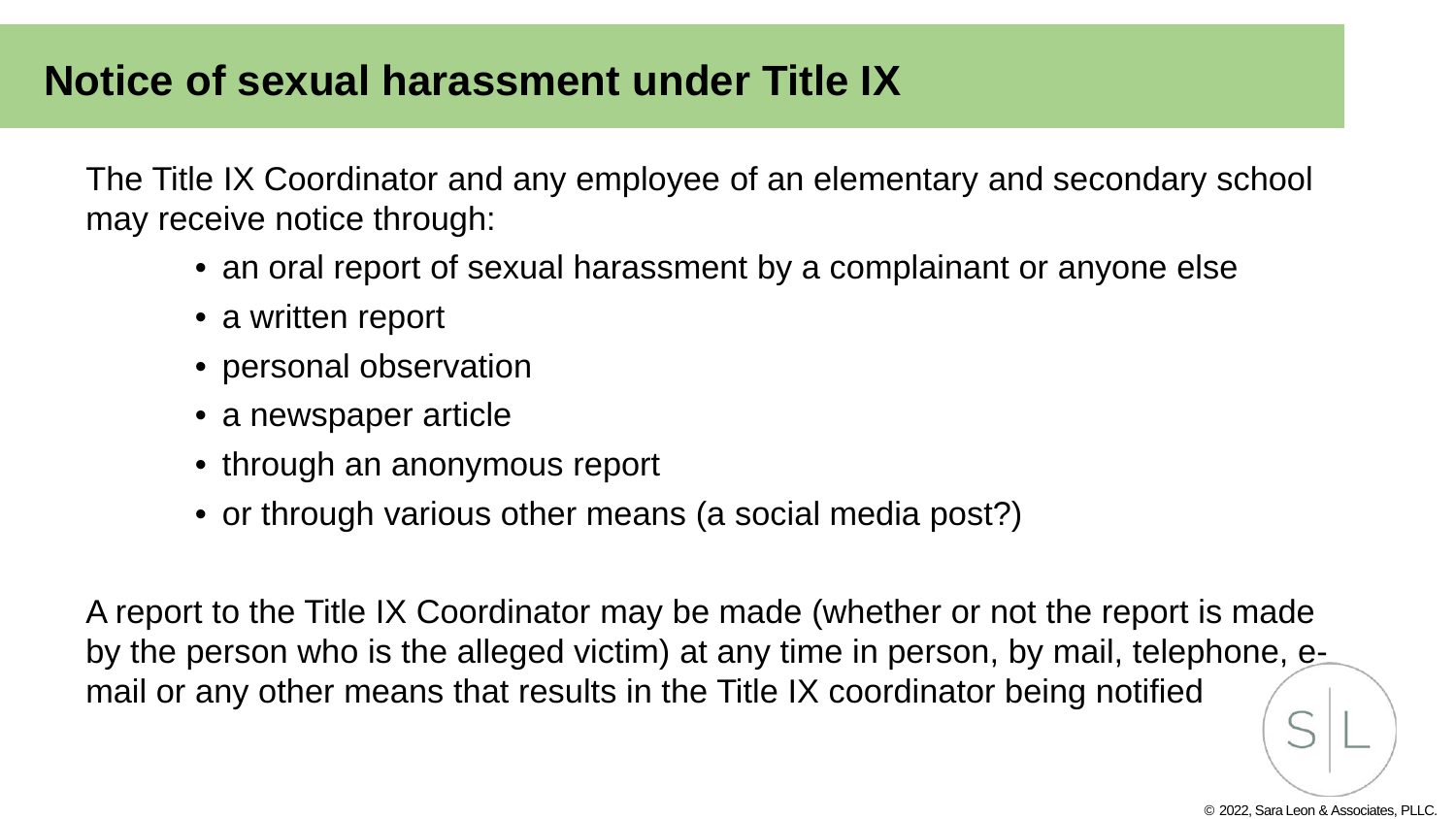## **Reporting is Required!**

If you (1) witness sexual harassment, (2) hear about sexual harassment, or (3) are told by a student, employee or other person about an incident that is or could be sexual harassment:

- **Immediately report the allegations to the Title IX Coordinator.**
- *See* ESC-13 Policy FBA (Local), DHA (Local).

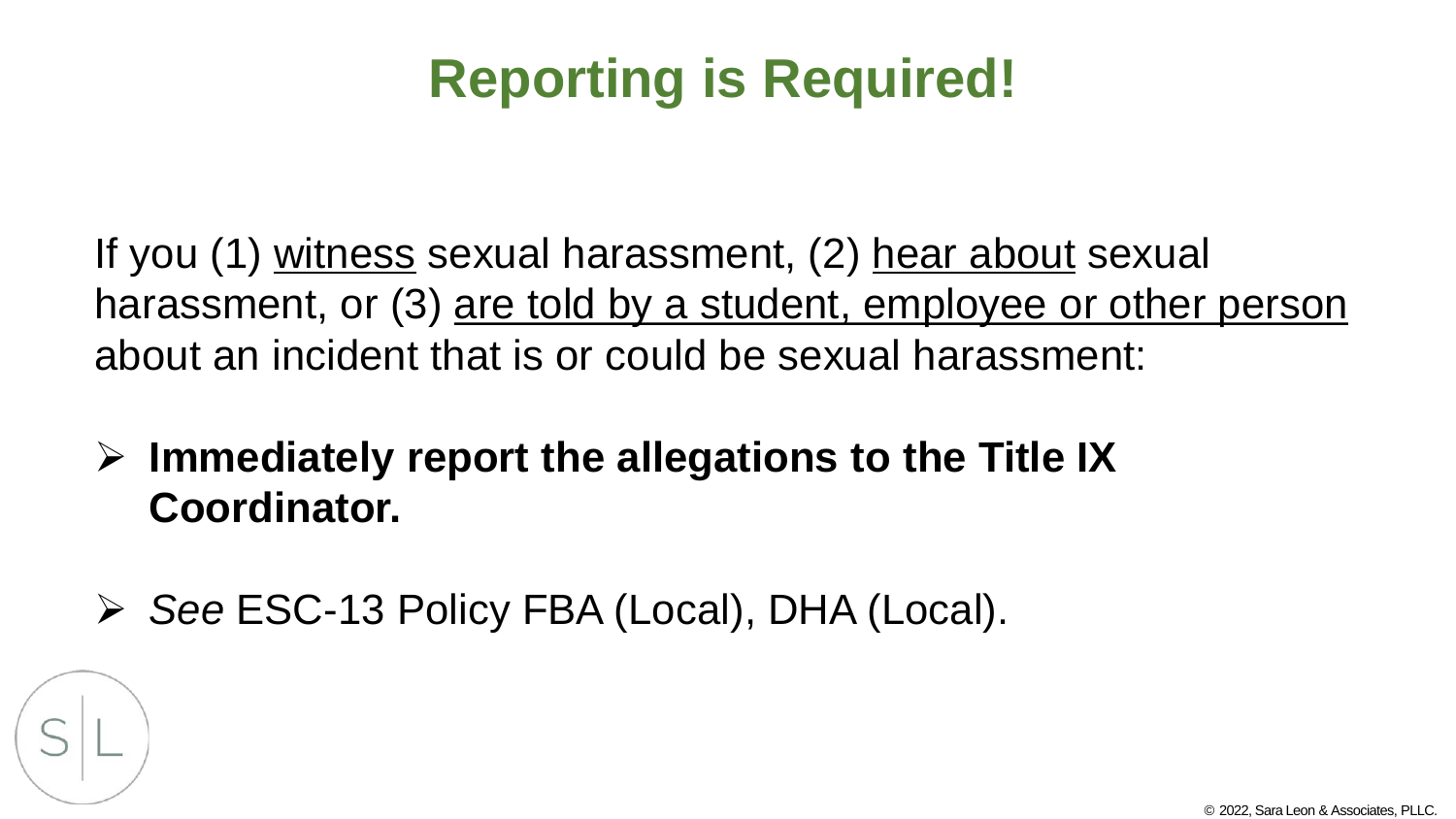## **Identifying and Contacting the Title IX Coordinator**

The ESC is required to:

- Post on its website detailed contact information (*e.g.*, physical location, telephone number, email address) for its Title IX Coordinator, as well as other publications.
- $\triangleright$  Provide to all job applicants, employees, students, parents/guardians, and professional organizations holding agreements with the ESC contact information regarding the Title IX Coordinator as well as information on the ESC's non-discrimination policies. DHA (Legal).

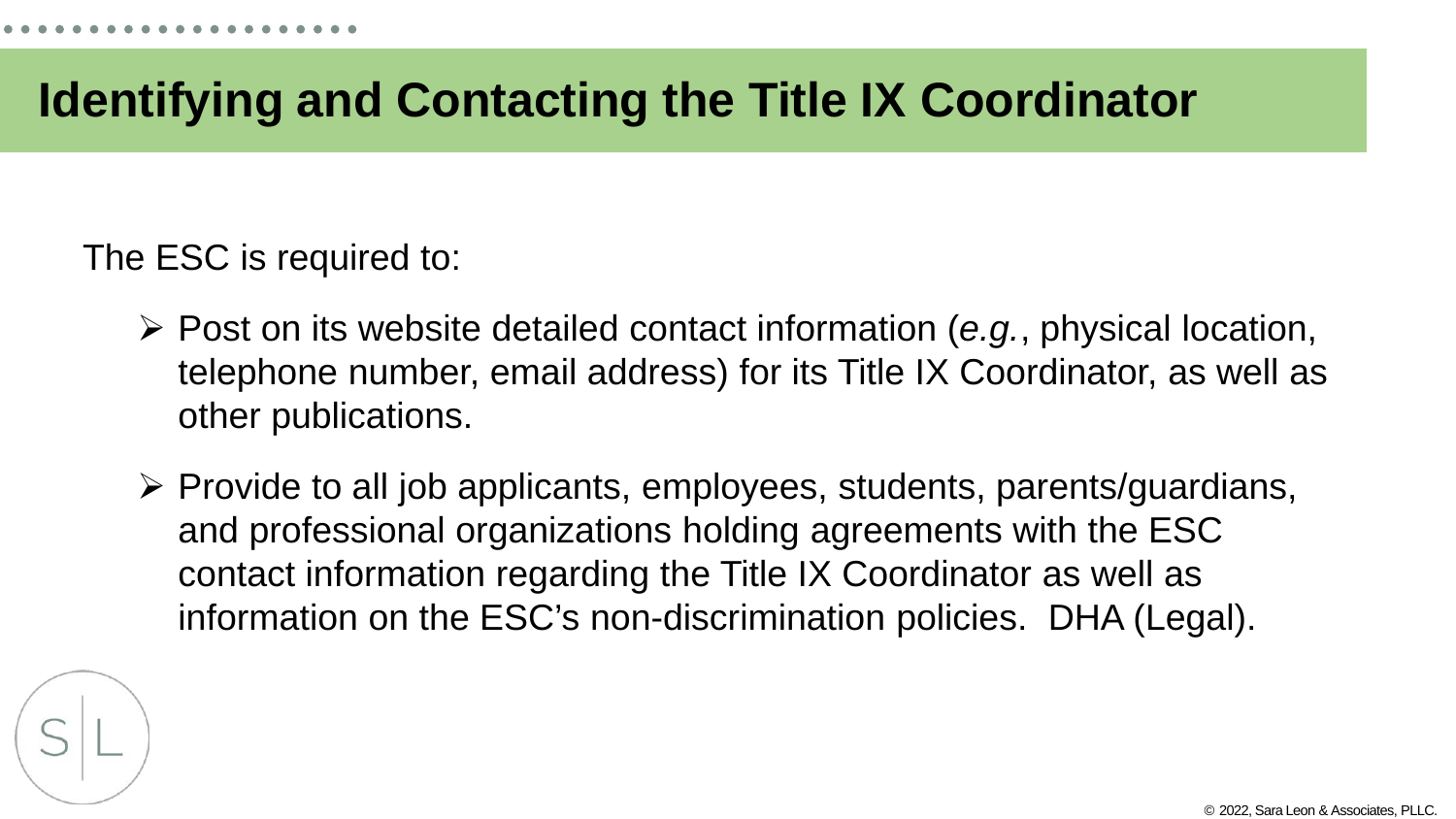## **What if you don't believe the allegations of sexual harassment?**

Receiving notice of a sexual harassment allegation **triggers a duty to report it**.

## Your opinion is **irrelevant**.

If you fail to report the allegation, the ESC will not be complying with policy or federal regulations and could face serious consequences so could you.

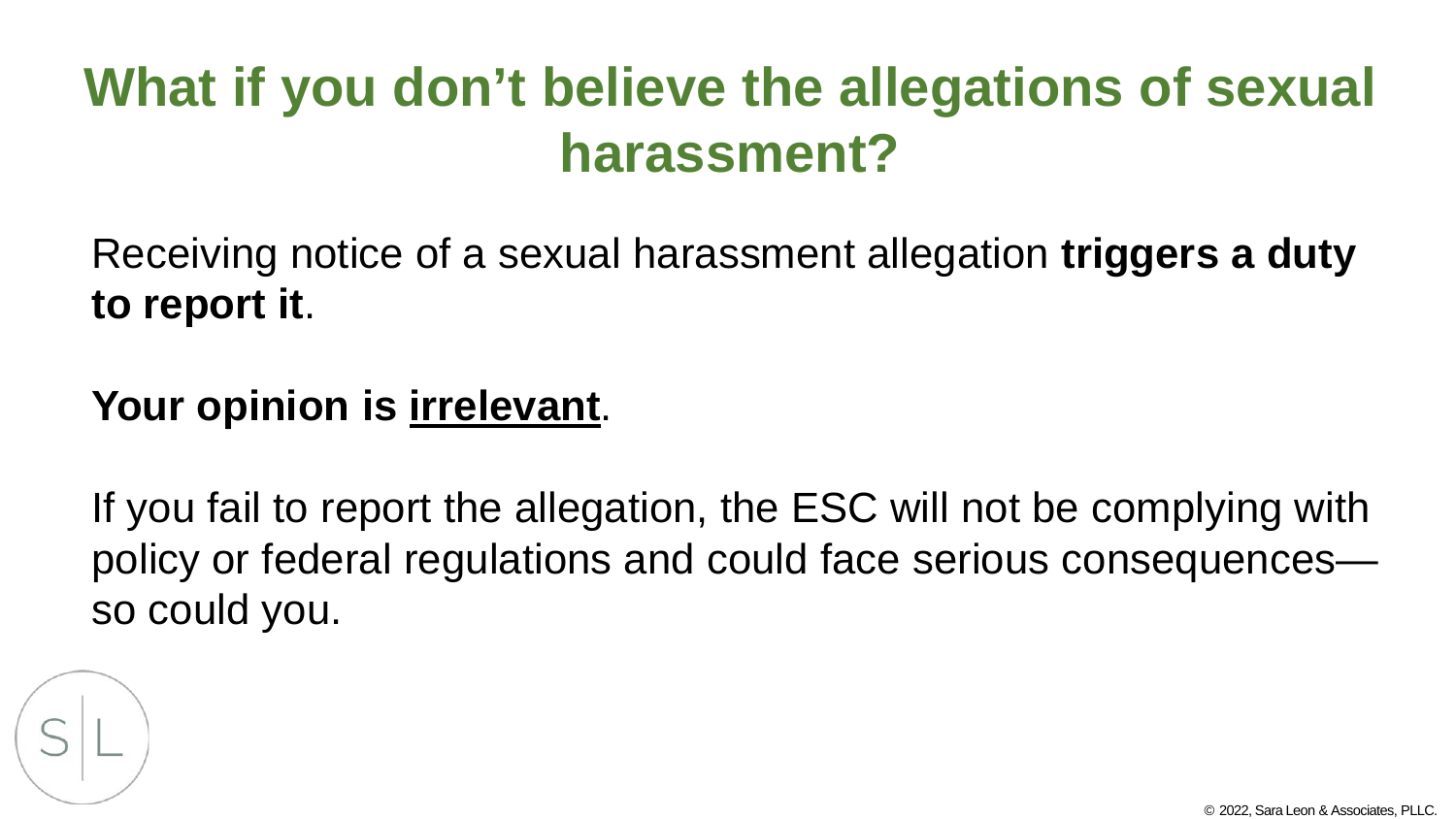## **What if you fear being retaliated against for reporting?**

Title IX protects any person for having made a report or complaint, testified, assisted, or participated or refused to participate in any manner in an investigation, proceeding of hearing under the regulations.

**"No person may intimidate, threaten, coerce, or discriminate against any individual for the purpose of interfering with any right or privilege secured by Title IX . . ."**

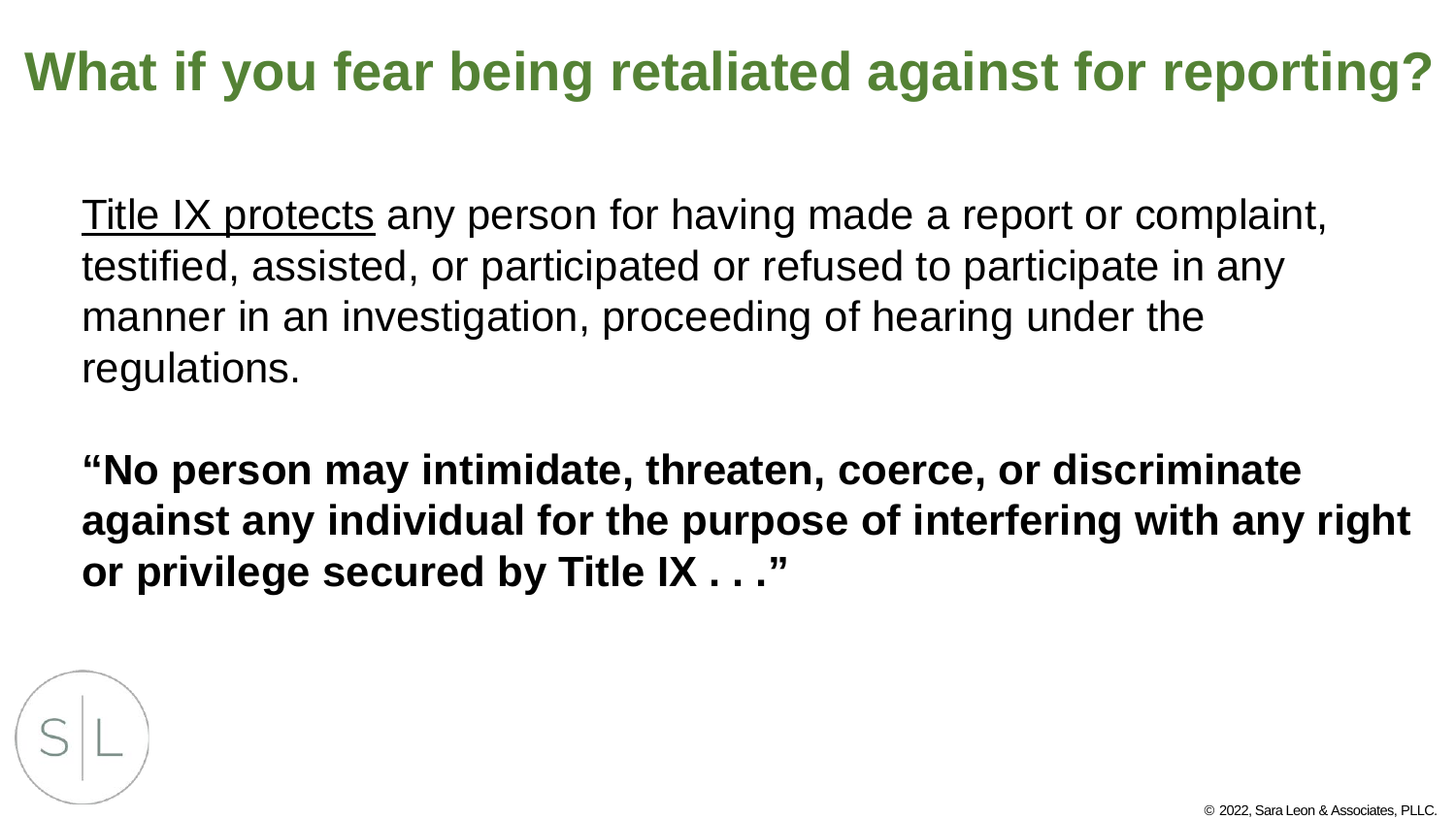## *Consequences of Not Reporting Sexual Harassment*



- *For a public school or school district:*
- Violation of the regulation could result in investigation and findings by the U.S. Department of Education's Office for Civil Rights (OCR).
- An aggrieved victim could sue the district for violation of Title IX.
- Both of the above could happen, and a finding of discrimination by a federal enforcement agency could make it easier for the District to be successfully sued.

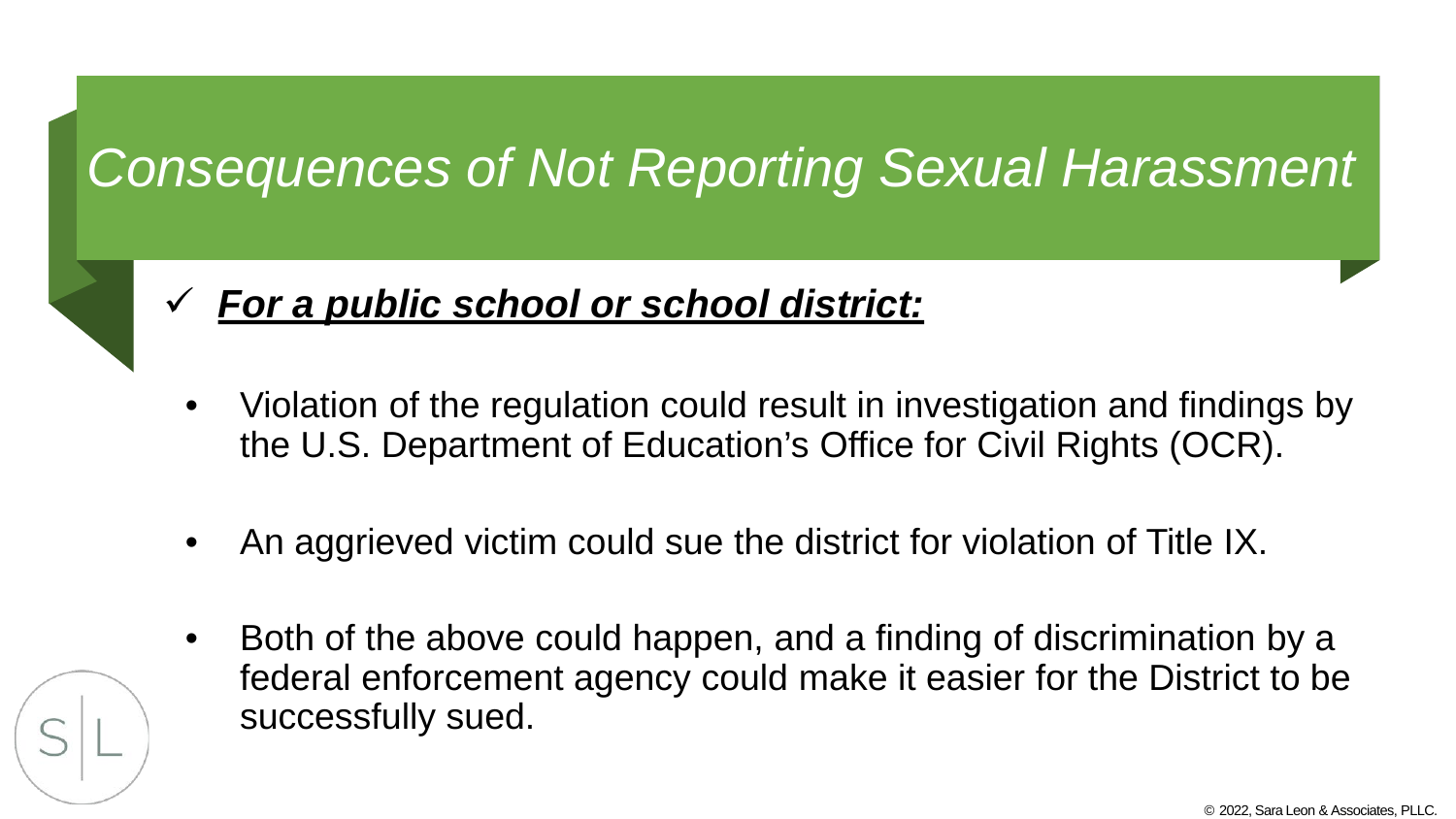## *Consequences of Not Reporting Sexual Harassment*



### *For an ESC:*

- Violation of the regulation could result in investigation and findings by a federal enforcement agency such as OCR.
- An aggrieved employee could sue the ESC on a claim of employment discrimination.
- Both of the above could happen, and a finding of a school or school district to be successfully sued.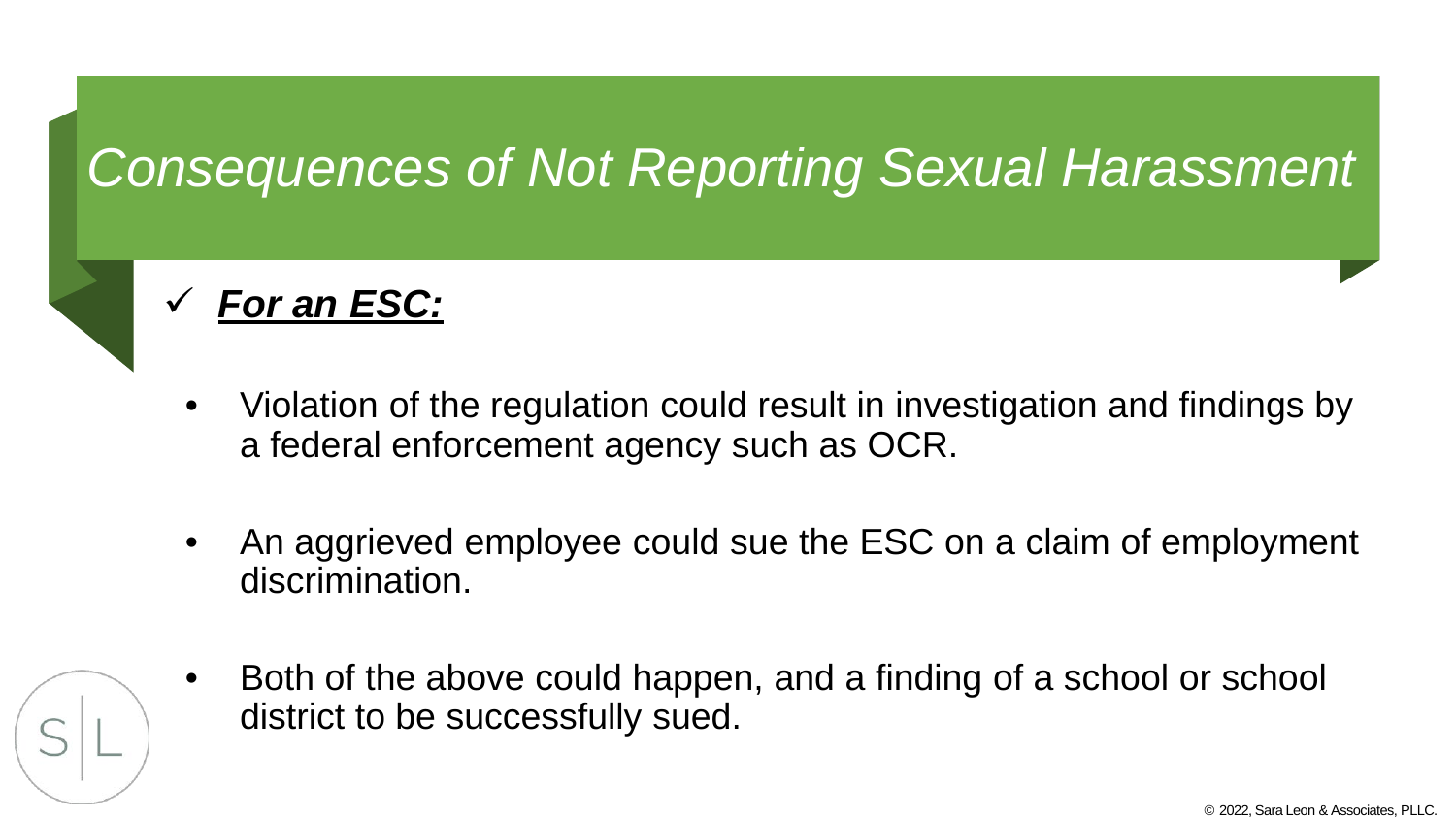## Consequences of Not Reporting Sexual Harassment

*For all employees***,** failure to report could result in negative consequences regarding your employment record or even dismissal.

*For educators***,** a failure to report could also result in those educators being reported to SBEC.

As applicable, employees are also required to report child abuse and neglect as a matter state law and board policy.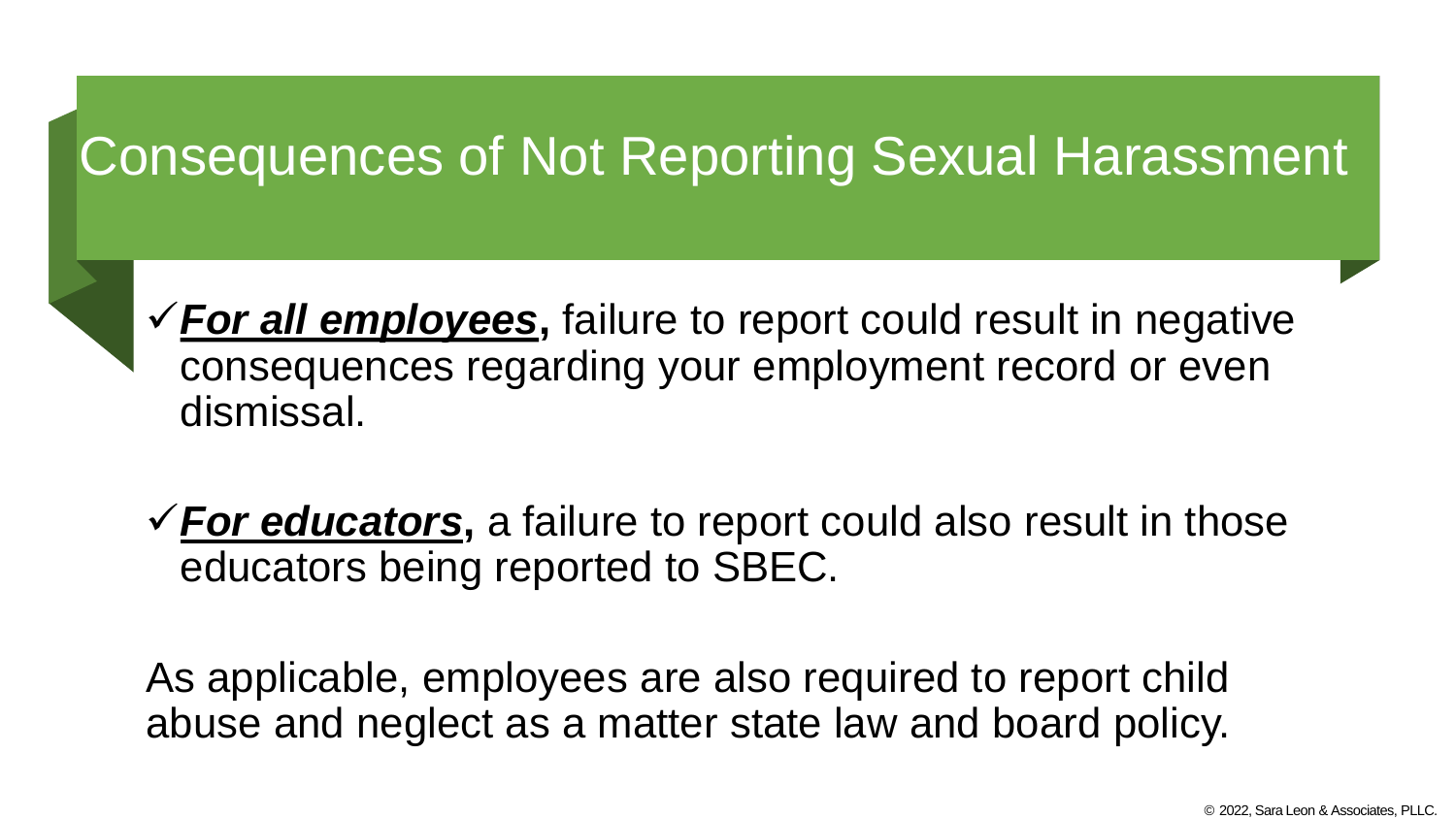## **Let's Practice:** *Reporting* **Sexual Harassment**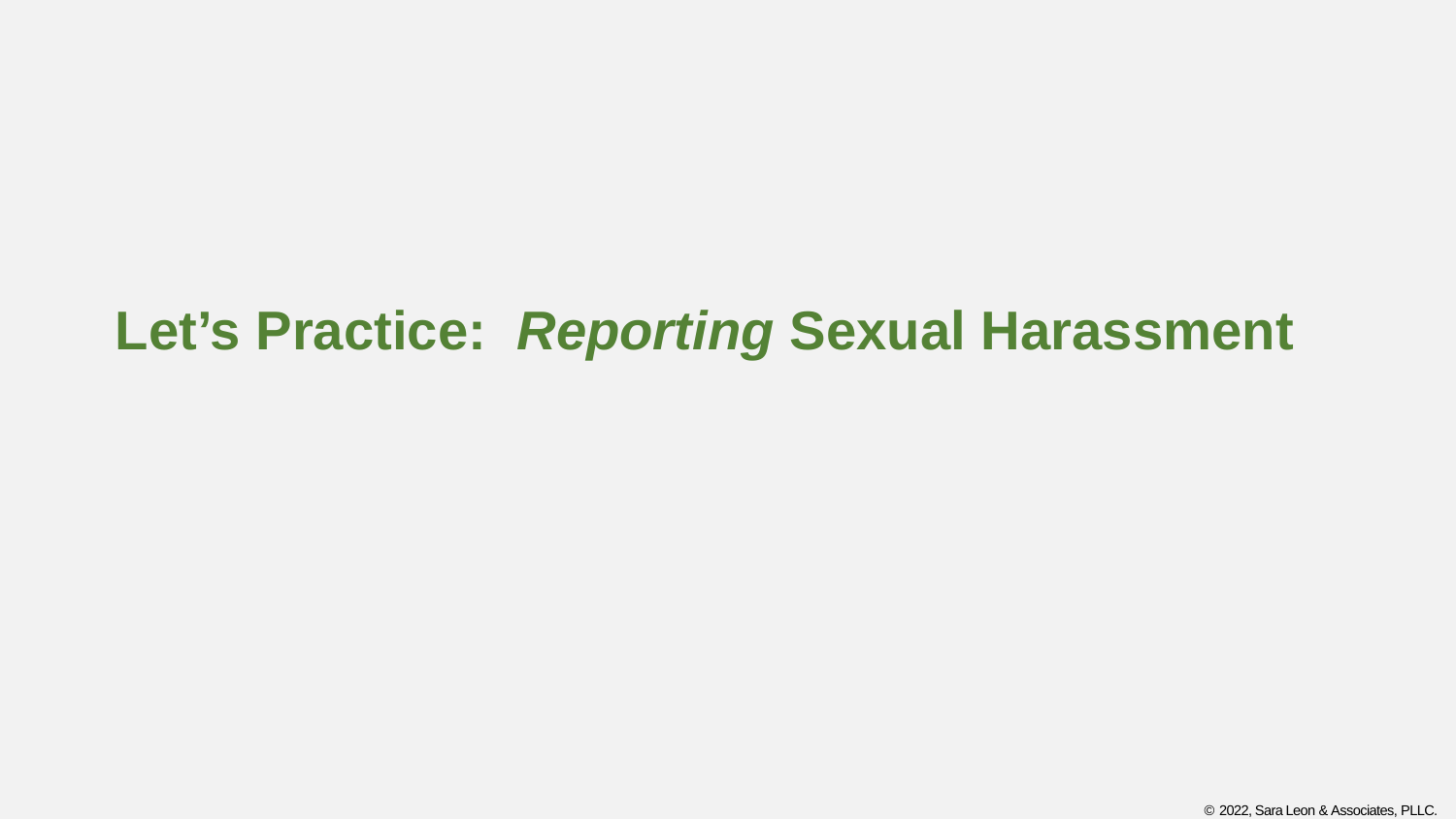You see sexually explicit graffiti on the walls of the girls' bathroom that is threatening or hostile to one or more students.

Do you need to report it?

#### Yes.

This example is derived directly from the U.S. Department of Education's published regulations.

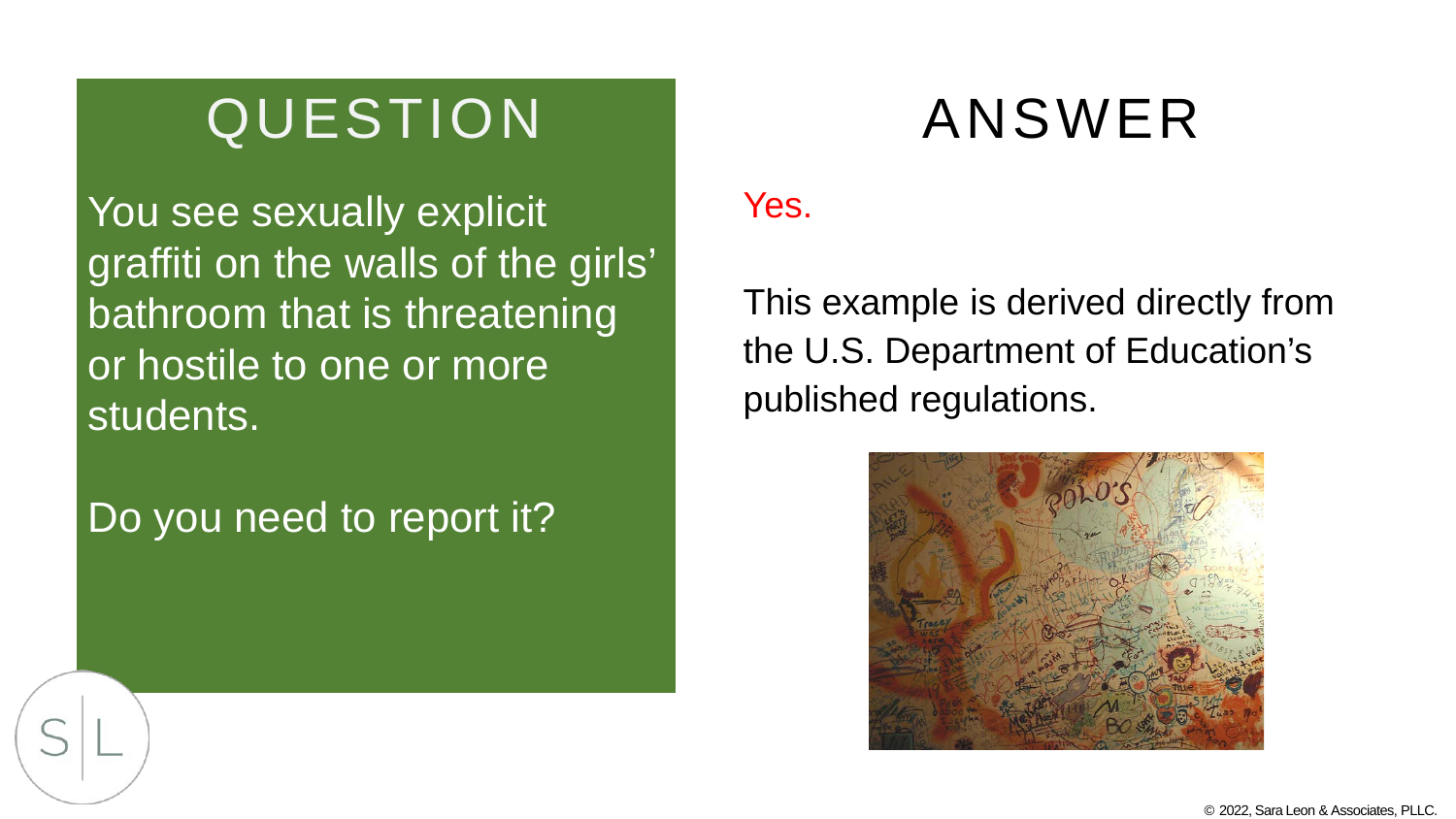You overhear students talking about TikTok posts describing a student in sexually degrading terms and referencing an explicit video of the student.

A student wants to show you the explicit video when she reports the incident to you.

Report the conduct. Do not collect or view the video.

You have notice of potential sexual harassment. There also may be cyberbullying or child pornography implications. Make sure the campus principal and Title IX Coordinator know.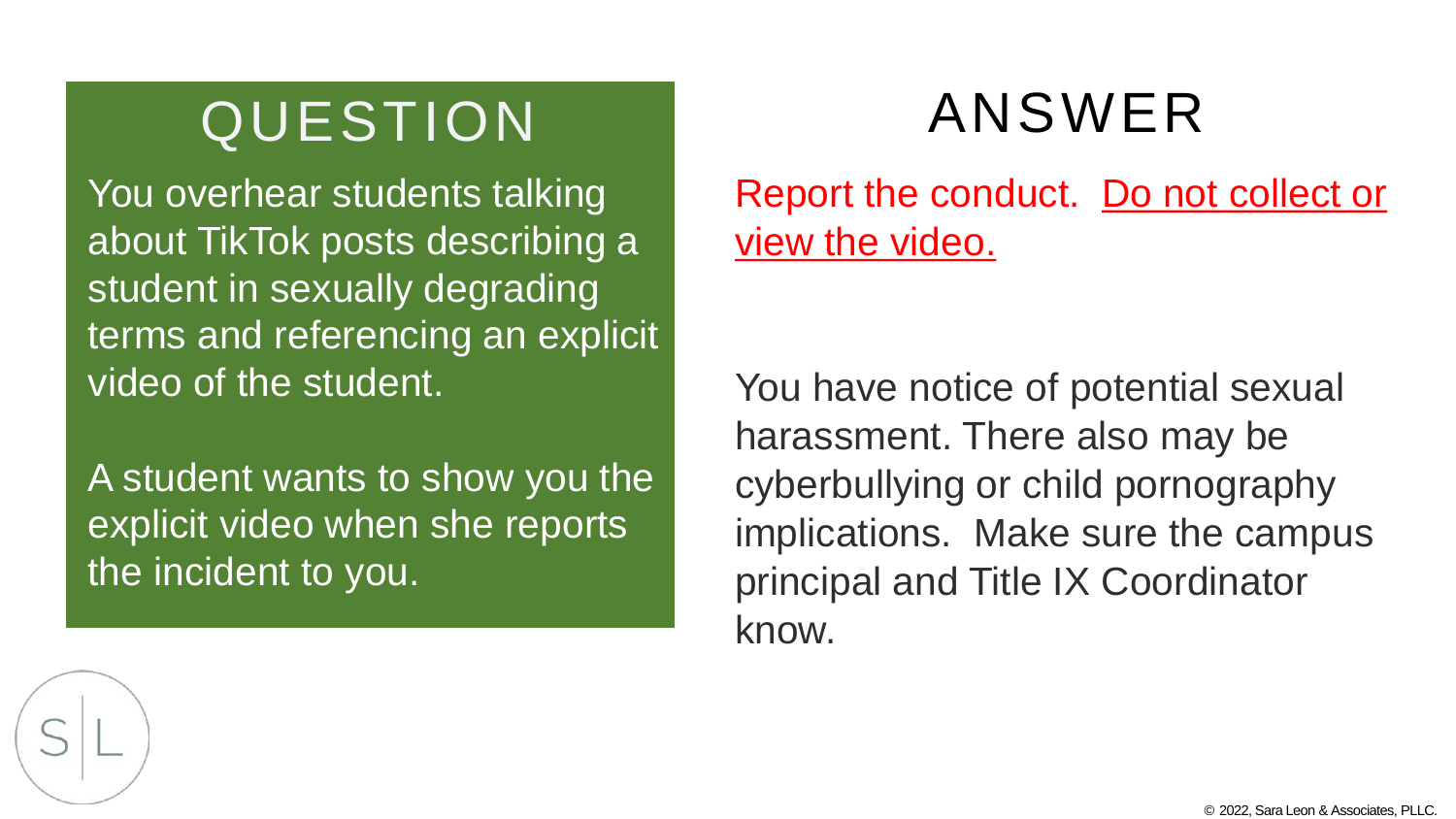During Happy Hour, a colleague tells you he has been texting with a student at night and that he thinks she is romantically interested in him and that he has been spending time student in his classroom after hours behind closed doors tutoring her.

Report this activity. You are not accusing or deciding guilt. But if you fail to report it, you are impeding the educational entity's ability to determine what is happening and to take appropriate action. You could be turning a blind eye to a crime and harm to a student.

This colleague may be your friend, and the report could jeopardize the friendship? Yes, but failure to report could cost you your job.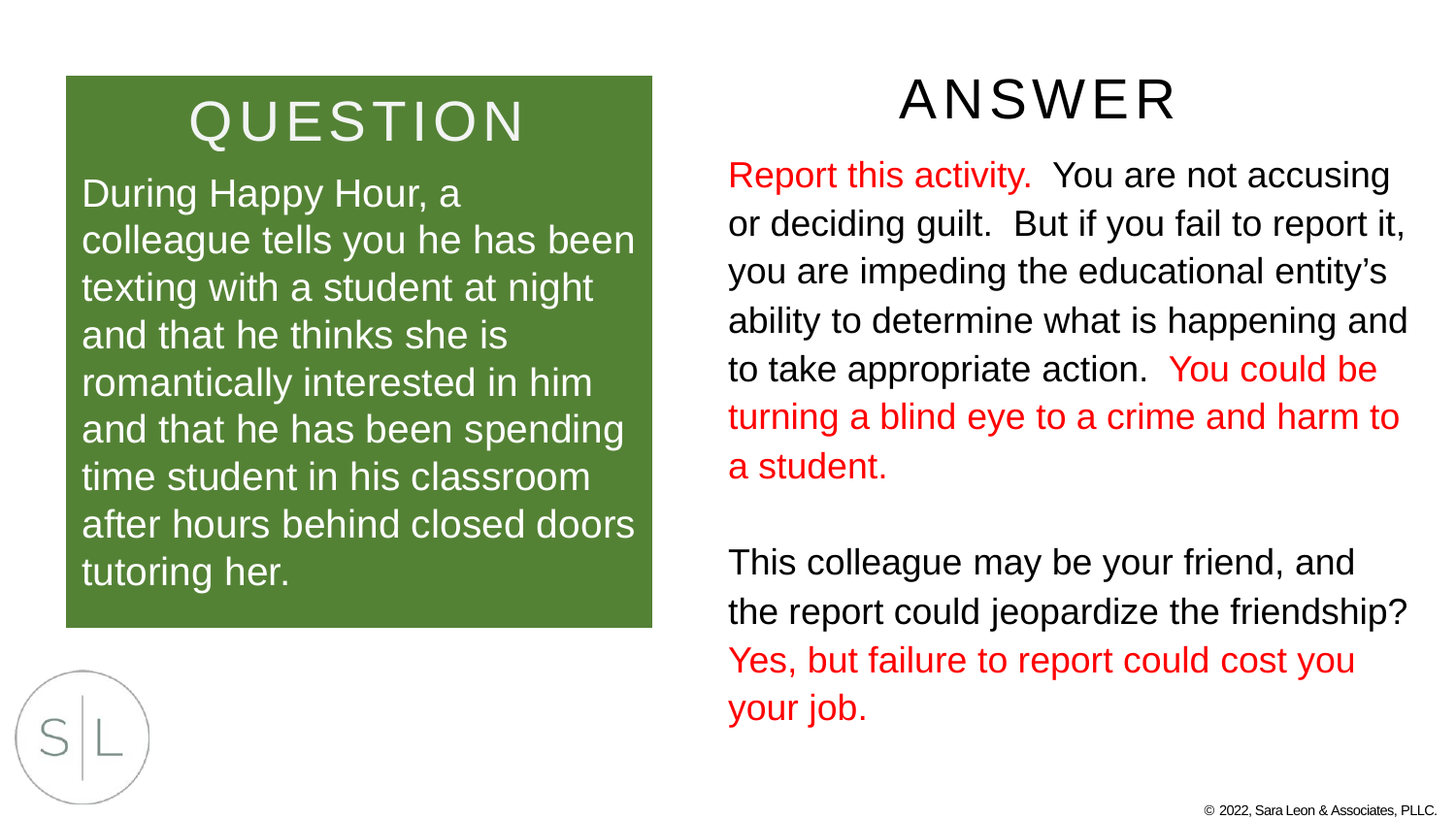You notice that student Veronica has been absent several days from her program. You overhear students talking about how Veronica's ex-boyfriend Paul has been threatening her and her family and that he keyed Veronica's car. Should this conduct be reported?

Report this knowledge of dating violence.

There could be criminal implications, too. Make sure you report this to the various pertinent officials/authorities, including your Title IX Coordinator.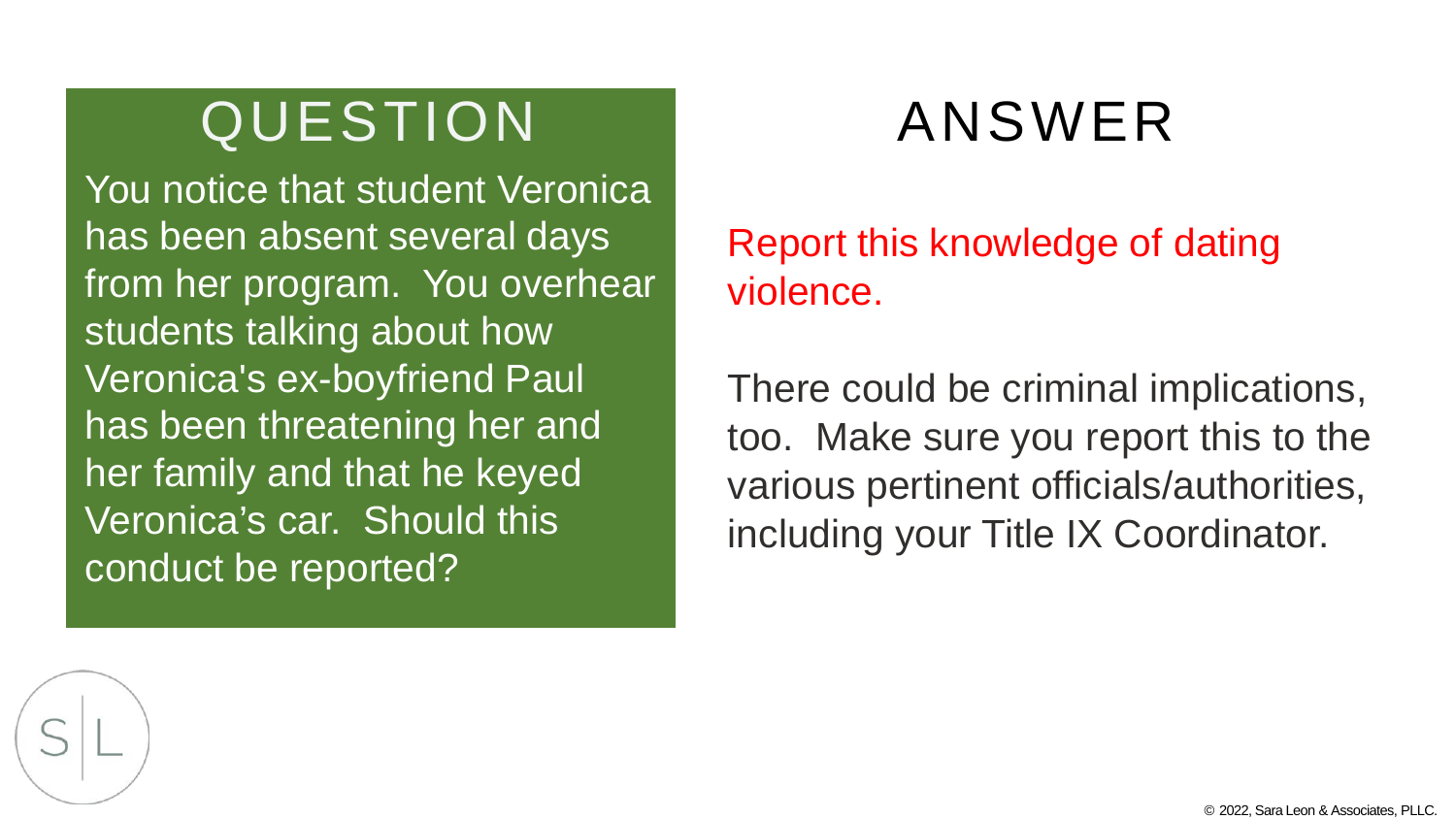complaint regarding how the ESC responded to a student's report of sexual harassment? Should an ESC administrator direct the parent to FC (Local) policy?

No. The complaint implicates action A parent seeks to file a<br>Complaint regarding how the **under FBA (Local) and DHA (Local)**.

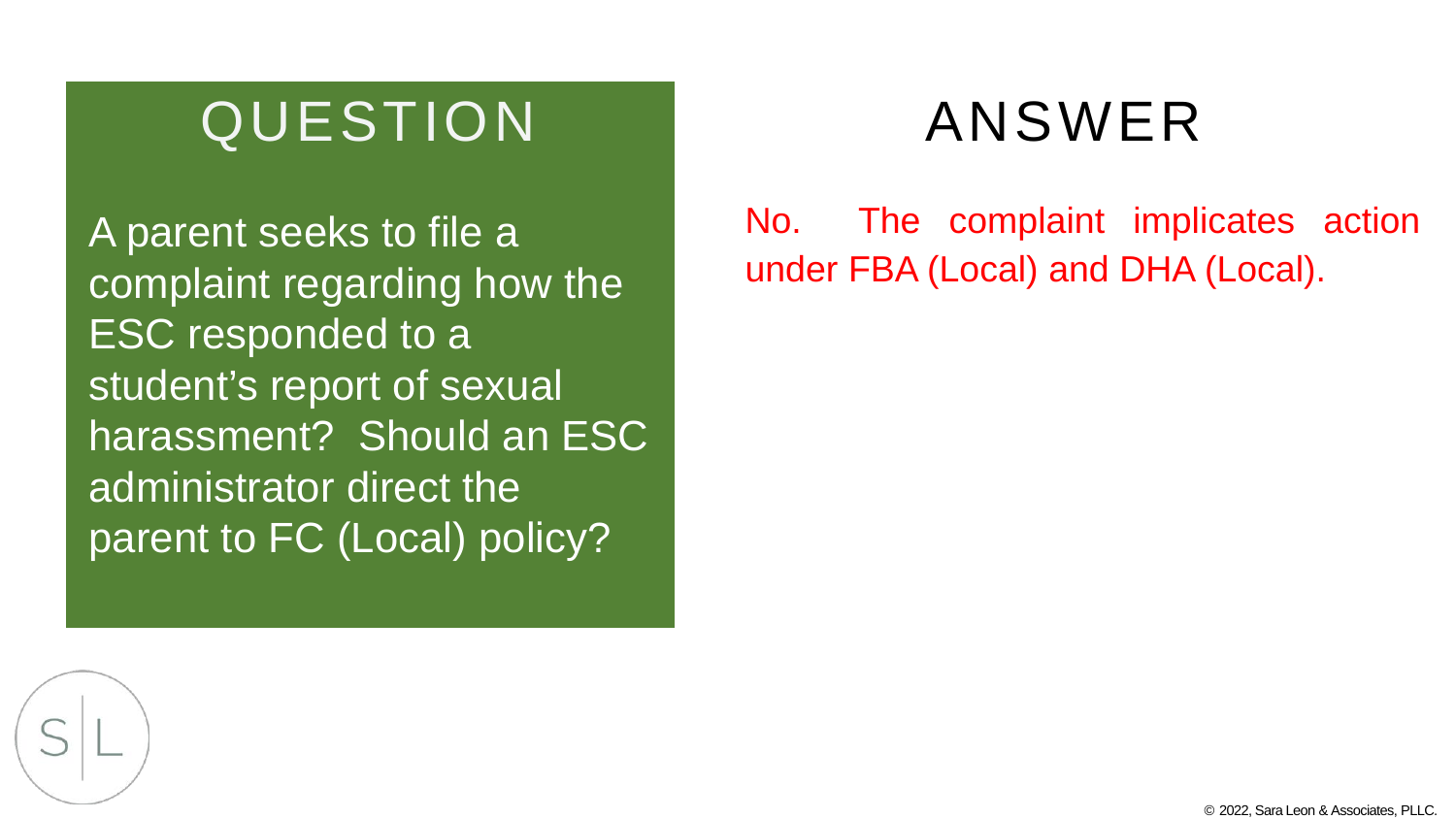You hear about an ESC employee, who in the course of his duties, hears a a student who has been sexually groping and grabbing at students. May the ESC employee turn a blind eye to this situation?

No. The ESC employee should report the allegations, and failure to report the allegations should be considered a breach of the ESC's employment duties.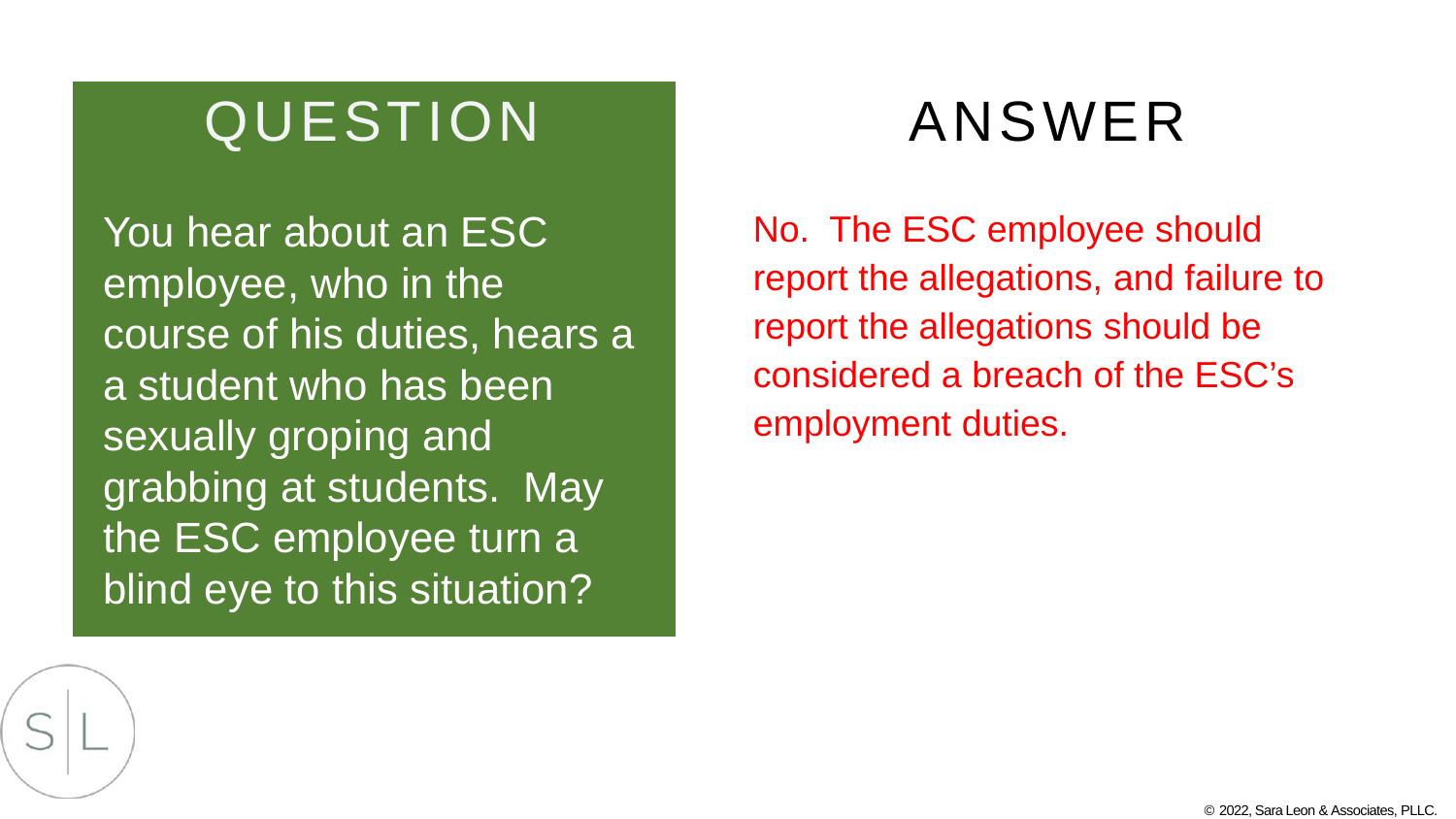## SCENARIO

You notice that a fellow employee is being sexually harassed by a supervisor or other employee.

## What must you do?

#### **Report it to the Title IX Coordinator**.

While most attention to the Title IX regulations has focused on the sexual harassment of students, the regulations also apply to sexual harassment in the workplace.

Because Title IX applies to any educational program that accepts federal funds, such as a school district, the sexual harassment of employees is also prohibited, and the same grievance process will apply.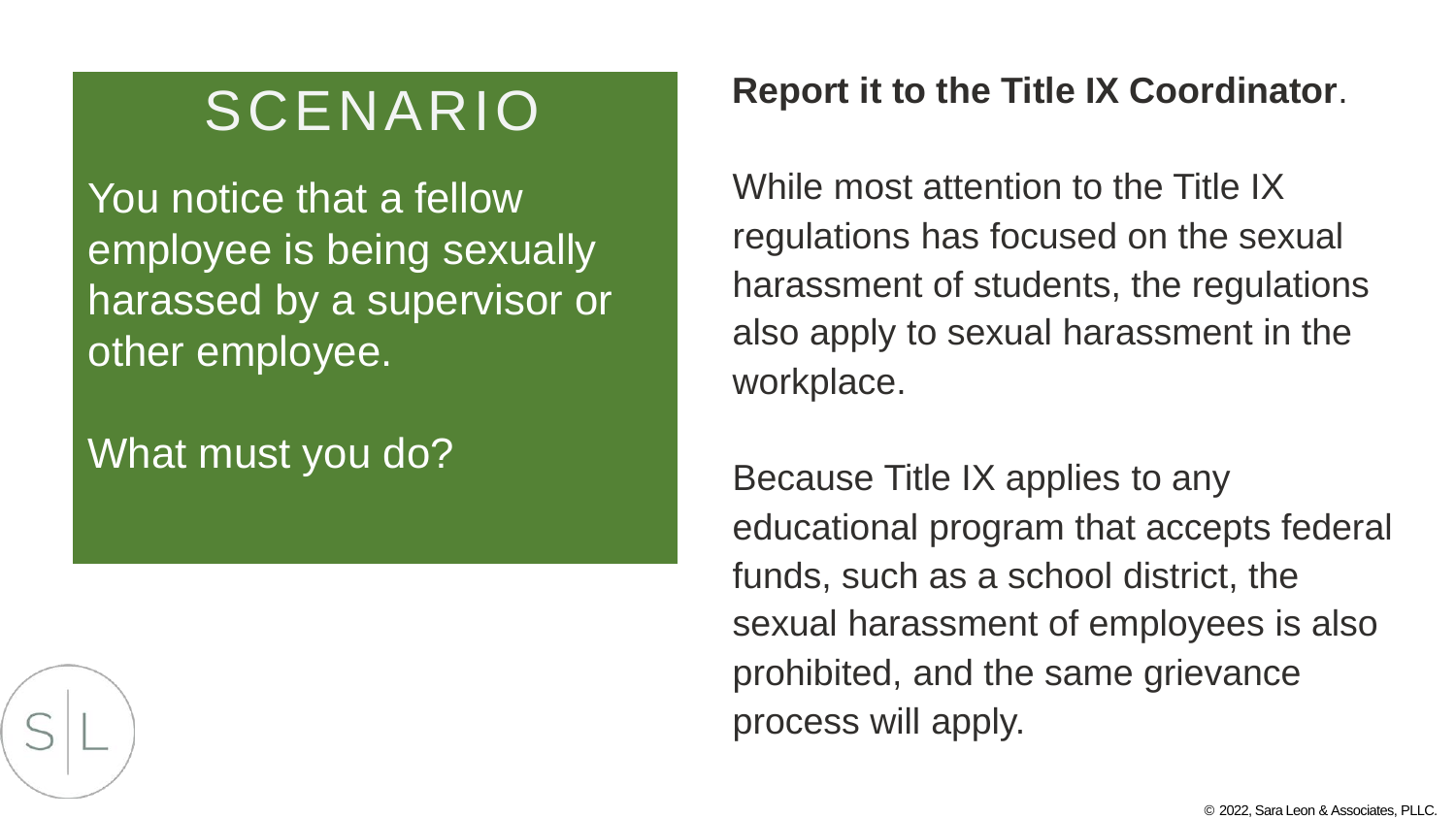## **Let's Review: What You Learned Today**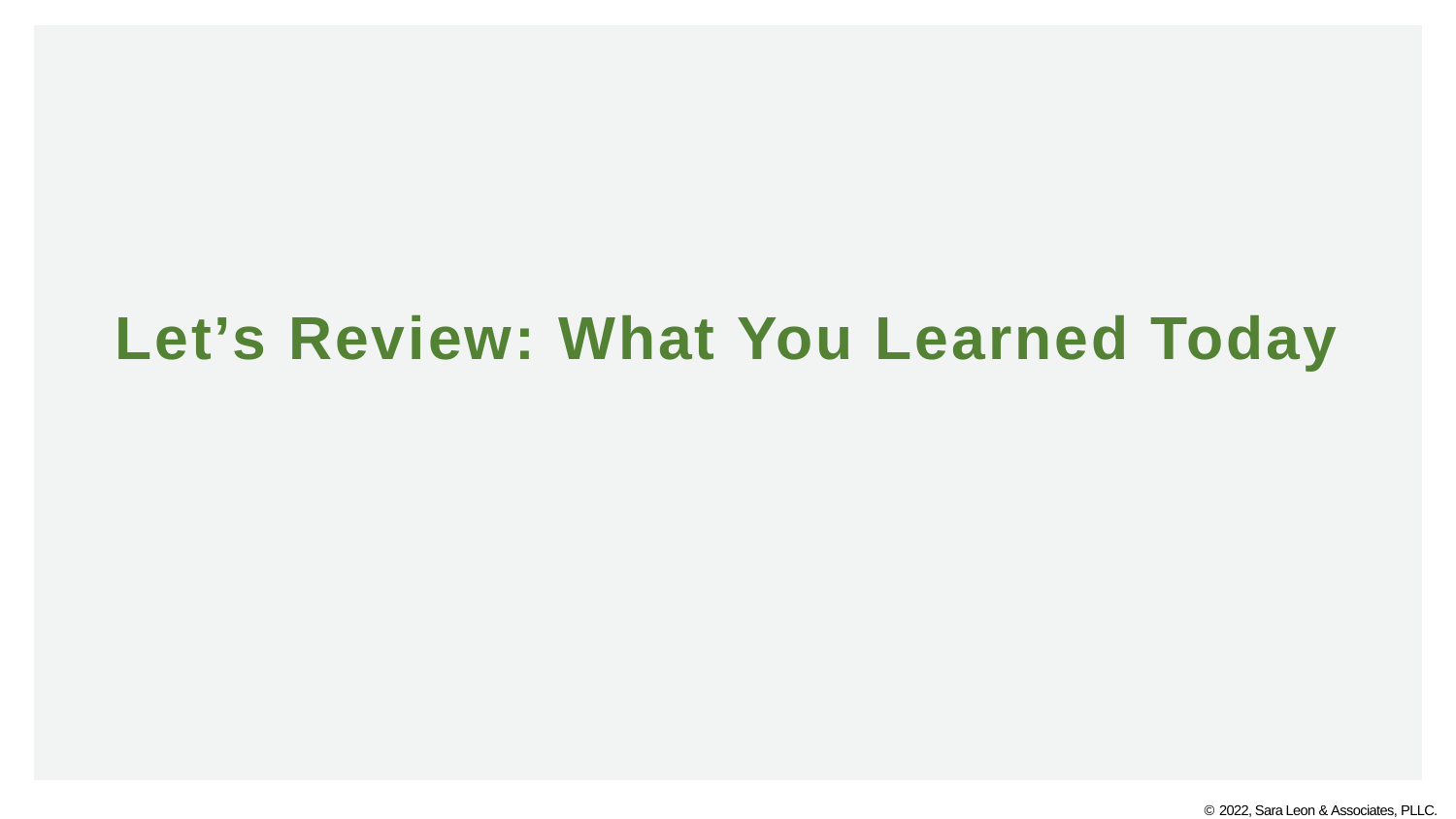# **Key Takeaways**

- $\checkmark$  Sexual harassment in prohibited under Title IX and the implementing regulations.
- $\checkmark$  Sexual harassment is a form of sex discrimination and defined as conduct on the basis of sex that involves any of the following:
	- *Quid Pro Quo*
	- Hostile environment
	- Sexual Assault
	- Dating Violence
	- Domestic Violence
	- **Stalking**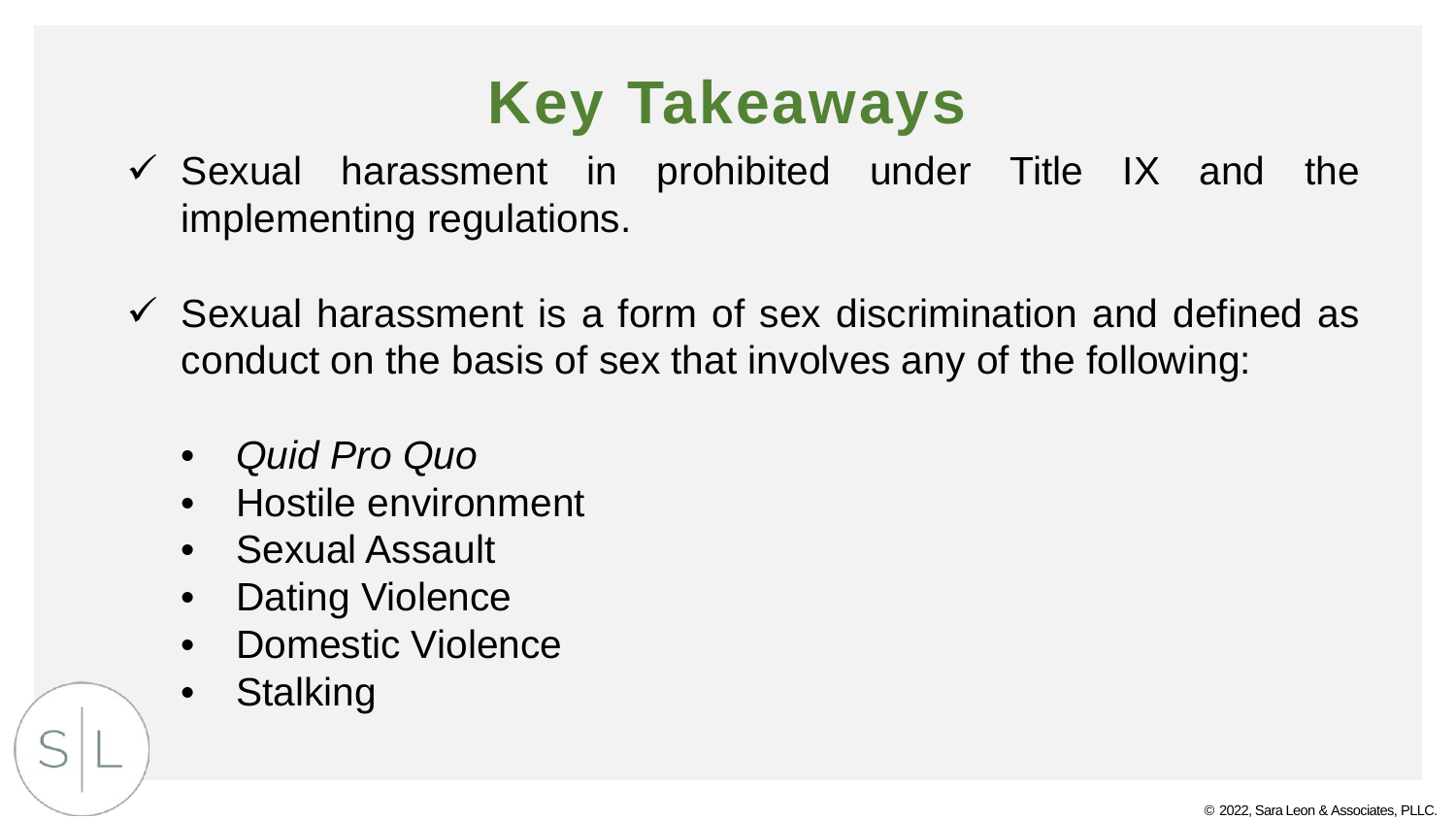

- $\checkmark$  You are required to report allegations of sexual harassment in both student and employment contexts to the ESC's Title IX Coordinator.
- $\checkmark$  The ESC shall post and publish the identity and contact information for the Title IX Coordinator, and ESC policy relating to sexual harassment will be made accessible.
- **A failure on your part to report sexual harassment:**
	- **1) could leave a victim unprotected from sexual harassment,**
	- **2) could result in a federal agency taking action against the ESC;**
	- **3) could result in the ESC being sued;**
	- **4) could have negative consequences for your employment; and 5) all of the above.**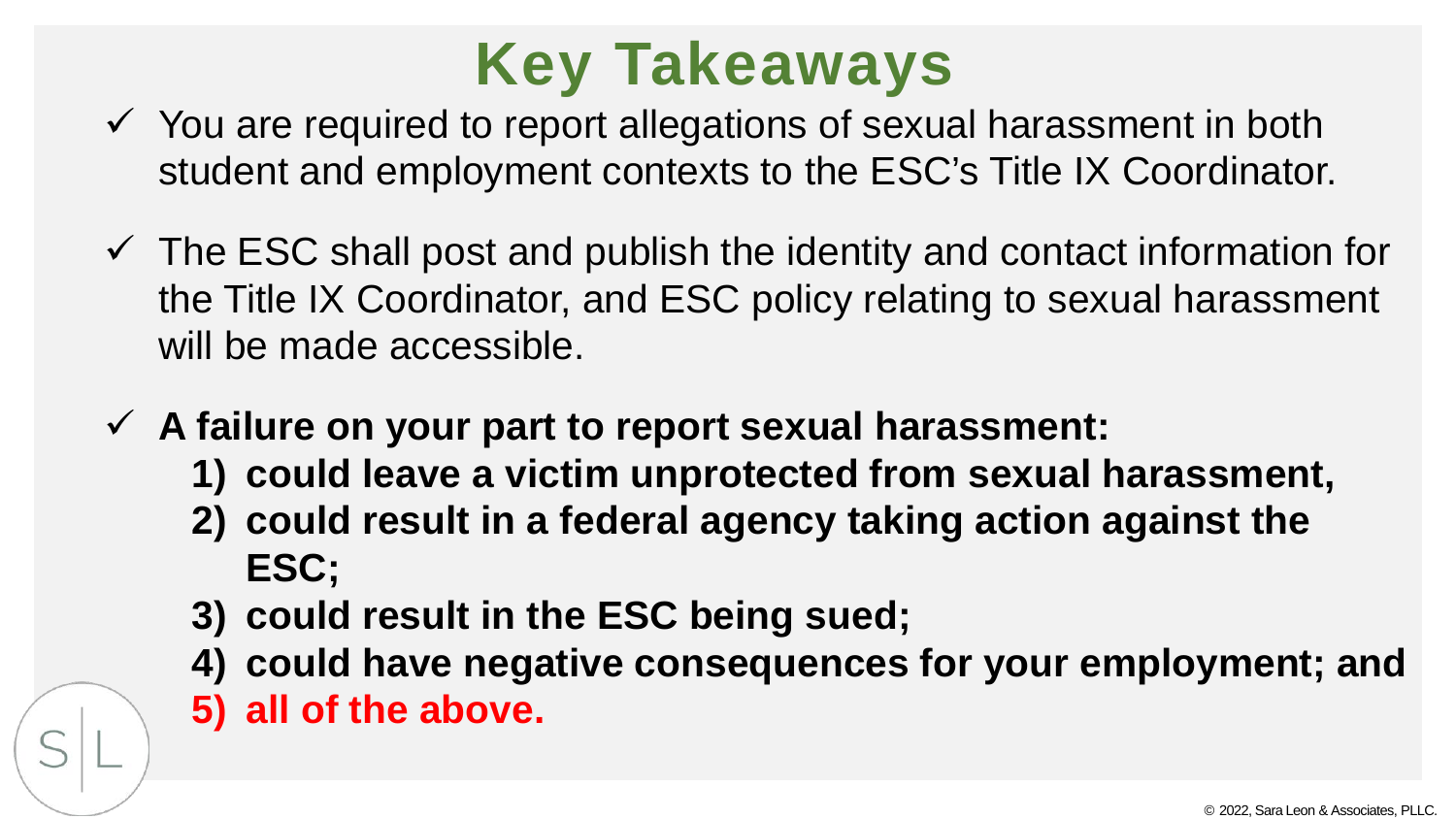## **Questions?**

#### JOHN JANSSEN

jjanssen@saraleonlaw.com (361) 288-7340

# **Sara Leon & Associates, PLLC**

**AUSTIN: 2901 Via Fortuna Building 6, Suite 475 Austin, Texas 78746 T: 512-637-4244**

**HOUSTON: 10497 Town & Country Way Suite 940 Houston, Texas 77024 T: 713-914-1122**

**CORPUS CHRISTI: 800 North Shoreline Blvd. Suite 1000, South Tower Corpus Christi, Texas 78401 T: 361-288-7340**

 $S|L$